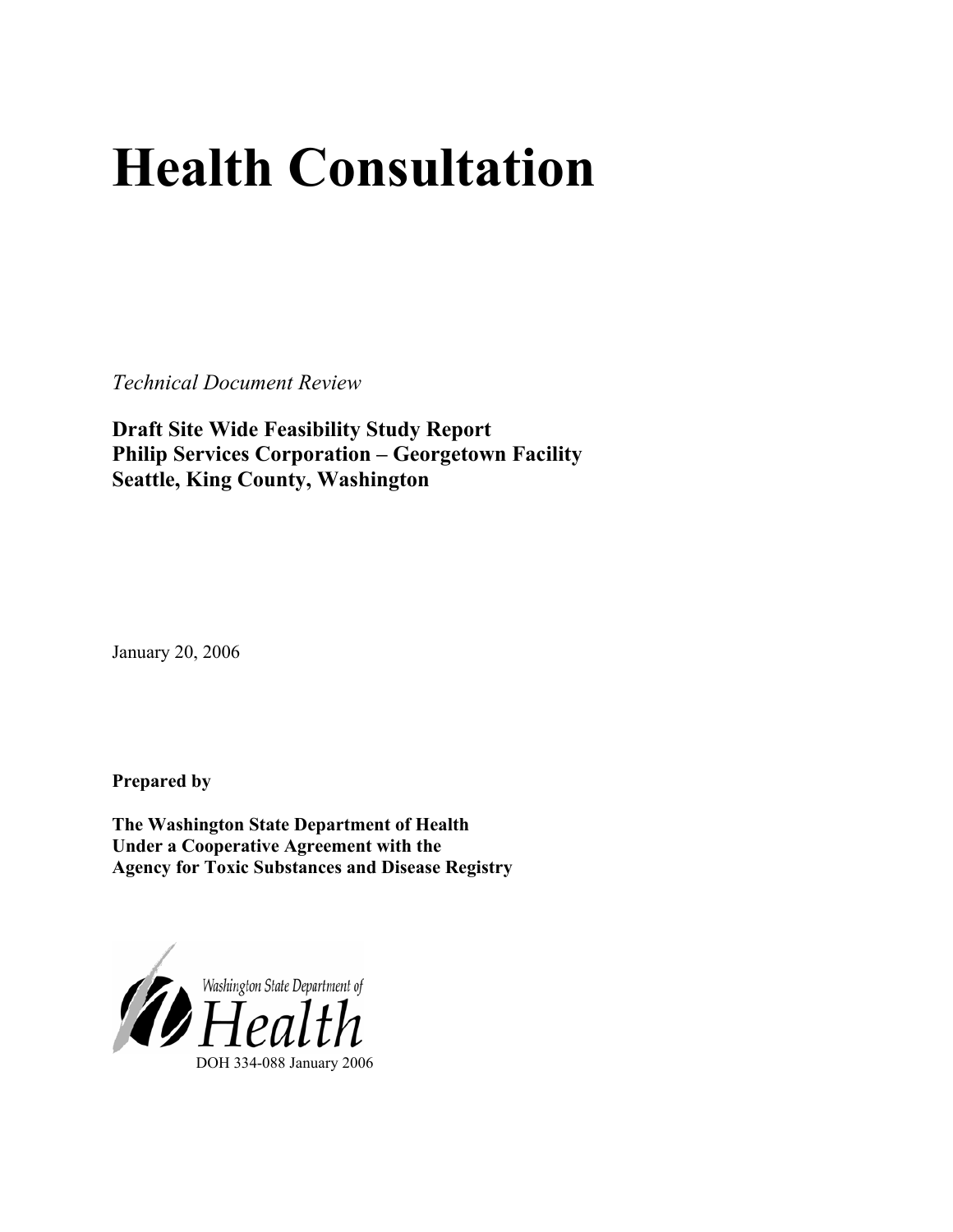# **Foreword**

The Washington State Department of Health (DOH) has prepared this health consultation in cooperation with the Agency for Toxic Substances and Disease Registry (ATSDR). ATSDR is part of the U.S. Department of Health and Human Services and is the principal federal public health agency responsible for health issues related to hazardous waste. This health consultation was prepared in accordance with methodologies and guidelines developed by ATSDR.

The purpose of a health consultation is to identify and prevent harmful human health effects resulting from exposure to hazardous substances in the environment. Health consultations focus on specific health issues so that DOH can respond to requests from concerned residents or agencies for health information on hazardous substances. DOH evaluates sampling data collected from a hazardous waste site, determines whether exposures have occurred or could occur, reports any potential harmful effects, and recommends actions to protect public health. The findings in this report are relevant to conditions at the site during the time of this health consultation, and should not necessarily be relied upon if site conditions or land use changes in the future.

For additional information or questions regarding DOH or the contents of this health consultation, please call the health advisor who prepared this document:

Barbara Trejo Washington State Department of Health Office of Environmental Health Assessments P.O. Box 47846 Olympia, WA 98504-7846 (360) 236-3373 FAX (360) 236-3383 1-877-485-7316 Web site: [www.doh.wa.gov/](http://www.doh.wa.gov/consults)consults

For more information about ATSDR, contact the ATSDR Information Center at 1-888-422-8737 or visit the agency's Web site: www.atsdr.cdc.gov/.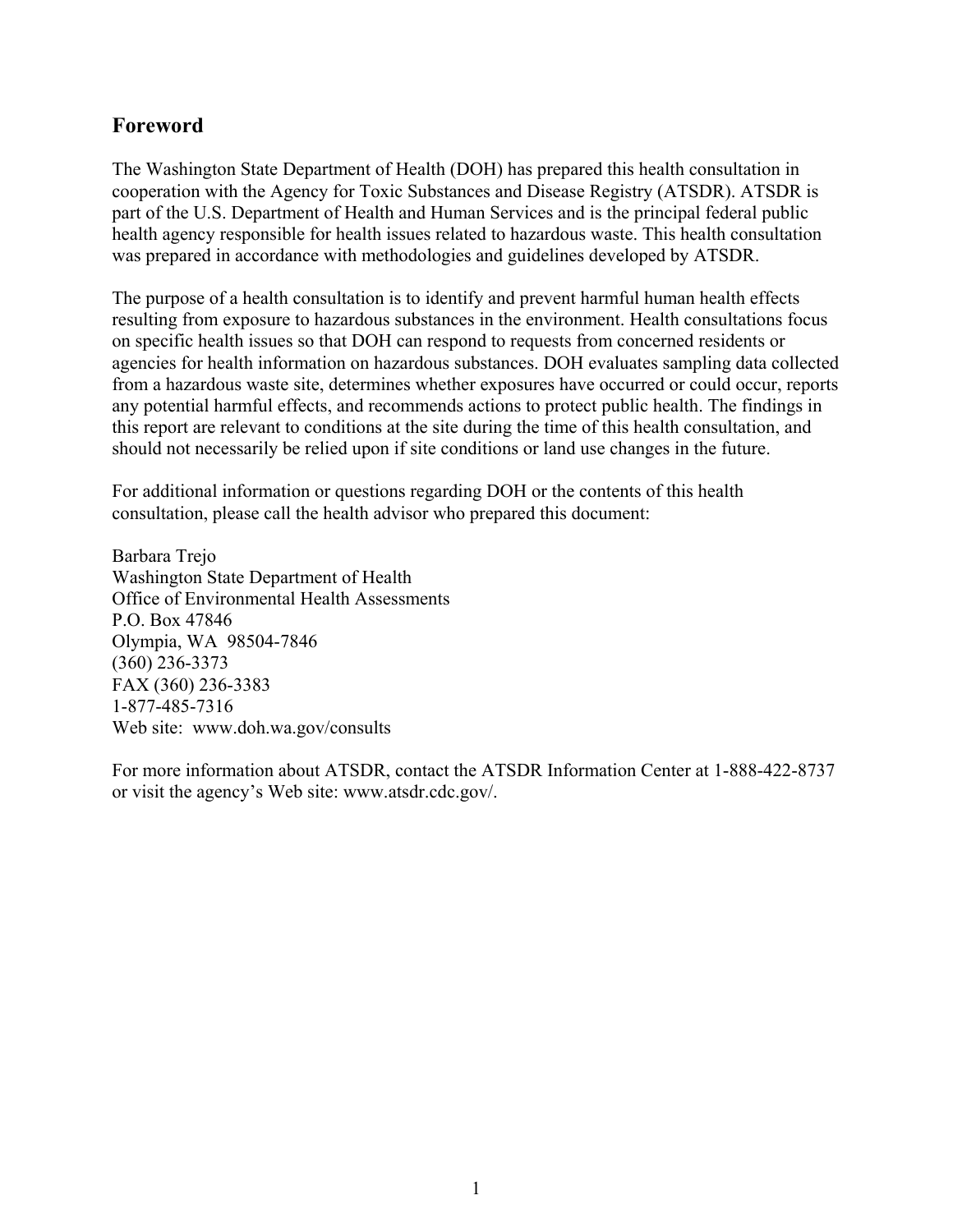### **Summary and Statement of Issues**

This health consultation report summarizes the Washington Department of Health (DOH) concerns and recommendations regarding the September 2005, Philip Services Corporation (PSC) *Draft Site Wide Feasibility Study Report* (SWFS)*, PSC Georgetown*. 1 The SWFS is being conducted under the Washington State Department of Ecology (Ecology) oversight pursuant to the Model Toxics Control Act (MTCA) cleanup regulation (Chapter 173-340 WAC). DOH's objective in reviewing the SWFS was to determine whether human health issues were adequately addressed during SWFS and whether PSC's preferred remedies for addressing the site contamination are protective of human health. DOH's concerns and recommendations regarding the SWFS report were initially sent to Ecology in a letter on October 20, 2005 (Appendix A). DOH conducts health consultations in cooperation with the Agency for Toxic Substances and Disease Registry (ATSDR).

# **Background**

The PSC facility is located at 734 South Lucile Street in the Georgetown community of Seattle, King County, Washington. Various companies have operated at this property from at least the mid-1930s, the last being PSC. Contaminants, including volatile organic compounds, have been detected in soils on and immediately adjacent to the PSC property and groundwater on and downgradient of the PSC property. $\frac{3}{2}$ 

Groundwater generally flows from the PSC facility to the west/southwest toward the Duwamish River. A portion of the Georgetown community overlies this contaminated groundwater, which poses a potential threat to indoor air quality. Land use in the Georgetown community near and downgradient of the PSC facility is mixed residential, commercial, and industrial.

PSC installed a subsurface hydraulic barrier wall and groundwater recovery system as an interim cleanup measure in early 2004. The system is designed to contain contaminated groundwater at the PSC facility and portions of some nearby property where high levels of contaminants, including dense non-aqueous liquids (DNAPLs), were detected in soil and groundwater. PSC is currently monitoring the barrier wall and groundwater recovery system to confirm that it is working as designed. PSC also took interim measures in the nearby Georgetown community by installing soil vapor vacuum systems in some buildings where groundwater appeared to pose a threat to indoor air quality. These installations are generally referred to as inhalation pathway interim measures (IPIMs). PSC maintains and periodically monitors these soil vapor vacuum systems to ensure that the systems are operating as designed.

The PSC SWFS was conducted to begin identifying final remedial alternatives for a portion of the site and selecting a preferred remedy. Final decisions about the remedial alternatives used to cleanup the site are made by Ecology.

# **Discussion**

The draft SWFS study focuses on two areas of the PSC site: the hydraulic control interim measure (HCIM) Area and the Outside Area. The HCIM Area includes the PSC property and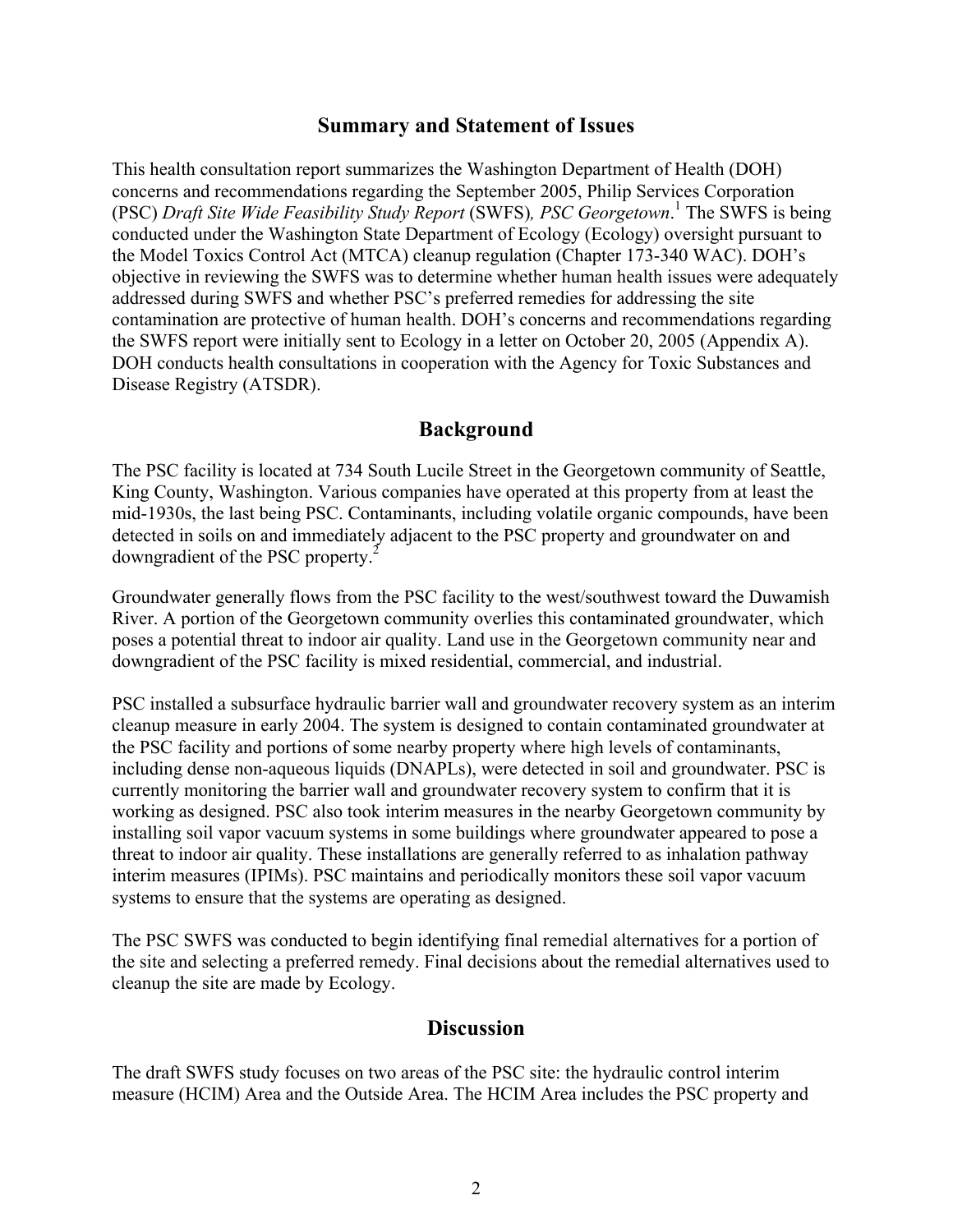portions of some adjacent properties that are enclosed by the subsurface barrier wall. The Outside Area includes the area outside of the barrier wall extending to  $4<sup>th</sup>$  Avenue South where PSC contaminants have been identified in groundwater. Some contaminated soils that appear to potentially be associated with the PSC facility also exist in the Outside Area. However, it appears that most of those soils do not extend far beyond the barrier wall.

PSC proposes passive hydraulic containment as the final remedy for the HCIM Area. The main elements of this approach consists of maintaining the existing low permeability subsurface barrier wall to contain contaminated groundwater, completion of site capping to prevent direct contact with soils/dust and limit infiltration of rain water, limiting vapor intrusion into future structures, and institutional controls. Currently, it appears that only a small amount of contaminated groundwater is migrating across the barrier wall. PSC proposes to continue using the existing groundwater recovery system, which produces an inward hydraulic gradient, to minimize the loss of contaminants through the barrier wall until such time that it can demonstrate that pumping is no longer necessary to contain contaminated groundwater. PSC also proposes to continue groundwater monitoring outside of the wall to confirm that the barrier continues to contain the contaminated groundwater. These all seem like reasonable measure that will help reduce or eliminate potential human exposure to soil and groundwater contaminants associated with the HCIM Area.

PSC claims that the barrier wall is also effectively containing contaminated soil gas. However, there is no data to support this claim. DOH considers soil gas migrating through the barrier wall as a potential exposure pathway if the soil gas migrates some distance beyond the barrier wall. Further discussion and recommendations regarding this soil gas issue are included in the comments below.

DOH has a number of concerns regarding PSC's remedial alternatives evaluation and preferred remedy for the Outside Area. PSC did not conduct a detailed evaluation of remedial alternatives for soils outside the wall and only considered natural attenuation or remedies that supported natural attenuation during its detailed remedial alternatives evaluation. Natural attenuation is one of many options for addressing contaminated groundwater at the site and should not preclude evaluation of other viable options. In addition, the groundwater conditional point of compliance (CPOC) selected by PSC does not appear protective for the groundwater to indoor air pathway. Further discussion and recommendations regarding these issues are included below.

#### *General Comment/Recommendation*

The SWFS was limited to evaluating remedial alternatives for the contamination found on the PSC property and the area extending from the PSC property to  $4<sup>th</sup>$  Avenue South where PSC contaminants have been identified. Contaminated groundwater associated with the PSC facility is also found between 4th Avenue South and the Duwamish River but this area was not addressed by PSC in the SWFS because it appears that other facilities might be contributing contaminants to groundwater in this area, creating a co-mingled plume.

The co-mingled plume, which does not appear to be well characterized, contains the highest trichloroethylene (TCE) and cis-1,2-dichloroethene (cis-1,2-DCE) levels found at the water table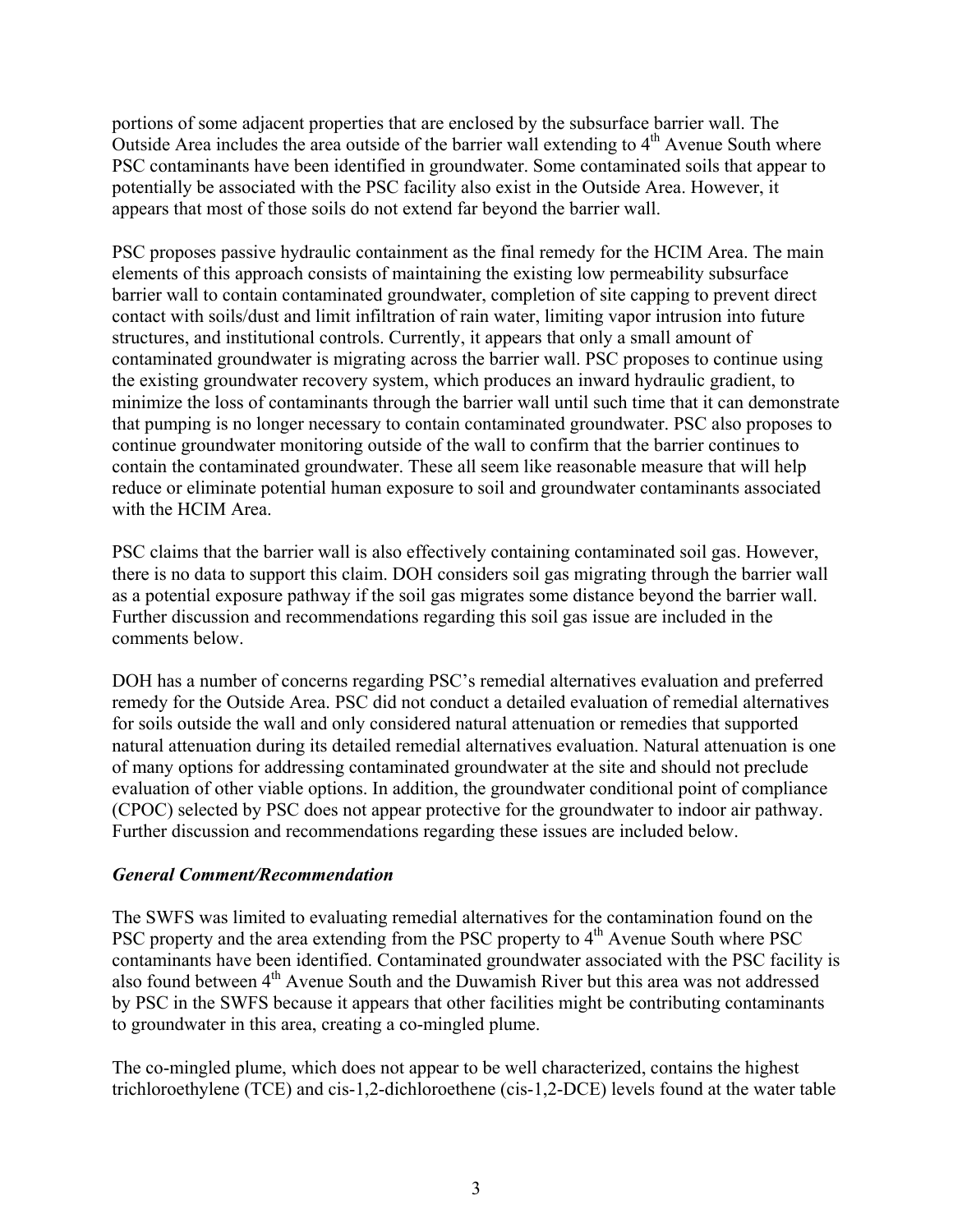downgradient of the PSC facility (see Figures 4-3 and Figures 4-6) and these levels exceed groundwater cleanup levels that are intended to be protective of indoor air (see Table 3-2). Levels of vinyl chloride also are found in groundwater between  $4<sup>th</sup>$  Avenue South and the Duwamish River that exceed cleanup levels (see Figure 4-9 and Table 3-2). No information is provided about other chemicals. However, it is possible that other chemicals could also be posing a possible health risk in the co-mingled plume area. No information is provided in the SWFS report to indicate if additional characterization is planned, when the feasibility study (FS) for the co-mingled plume area will be conducted, or whether the area poses any short-term health risks to nearby community.

*Recommendation* –Information should be added to the report indicating whether any interim measures (e.g., further plume characterization, indoor air sampling to evaluate potential health risks) will be conducted in the co-mingled plume area. The timeframe for conducting a FS for the co-mingled plume area should also be added to the report.

#### *Specific Comments/Recommendations*

1. **Section 3.2, Groundwater Cleanup Levels** – The SWFS report indicates that the final RI groundwater cleanup levels protective of the surface water pathway (i.e., Duwamish River) were calculated based on an Asian Pacific Island (API) exposure scenario for the consumption of fish. Tribal fishing also occurs along the Duwamish River. However, there is no mention of this fact or mention of tribal consumption rates.

*Recommendation* – Some discussion about tribal consumption rates and whether the groundwater to surface water cleanup levels will be protective of tribal members that consume fish from the Duwamish River should be added to the report. If API consumption rates are not protective of tribes then cleanup levels should be recalculated.

2. **Section 3.2.1, HCIM Area Groundwater Cleanup Levels** – This section of the report claims that the groundwater to surface water pathway is not complete since the HCIM area is contained. However, PSC does not appear to take into account that a plume of contaminated groundwater exists beyond the barrier wall that poses a potential threat to surface water.

*Recommendation* - The FS report should be revised to accurately reflect that the condition of the groundwater to surface water pathway.

3. **Section 3.2.2, Outside Area Groundwater Cleanup Levels** - PSC states that "As long as the inhalation pathway is being addressed by the inhalation pathway interim measures (IPIMs), the only remaining pathway to address is the groundwater to surface water pathway." DOH understood that IPIMs were intend as interim measures until groundwater cleanup levels are achieved, not a final remedy for addressing groundwater contamination.

*Recommendation* – PSC should consider remedial alternatives other than existing IPIMs to address contaminated groundwater that poses an indoor air health risk in the Outside Area. IPIMs should be installed where necessary until groundwater cleanup levels protective of indoor air have been achieved.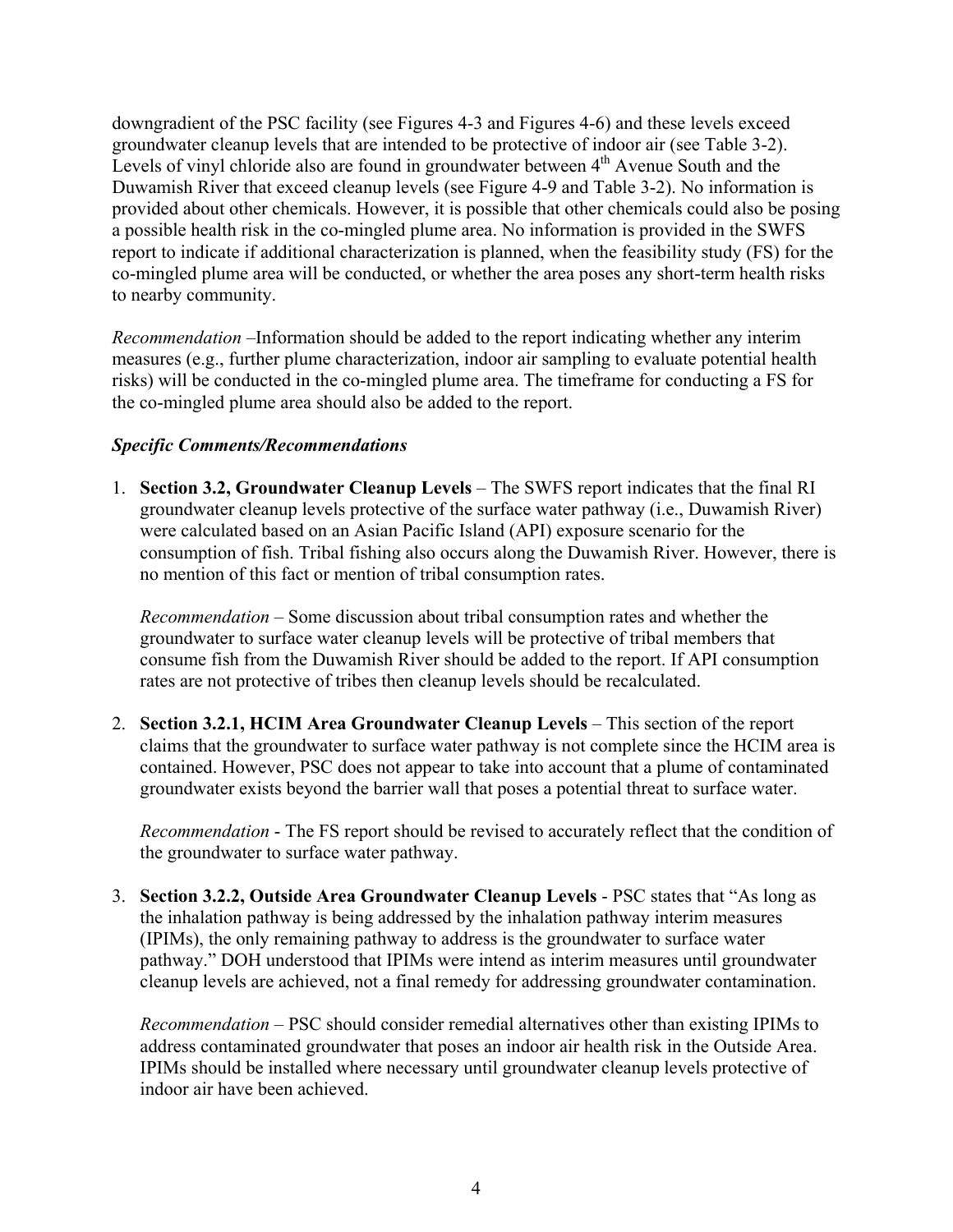4. **Section 3.3, Remediation Levels** – The report notes that the IPIMs are addressing the groundwater to indoor air pathway within the SWFS area and no risk to human health exists. This may be true now. However, it is unknown whether this will continue to be the case in the future.

*Recommendation* – PSC should continue using its IPIM approach until groundwater cleanup levels are met because changes in groundwater concentrations or future changes to buildings could result in increased risks to building occupants.

5. **Section 4.2 Affected Groundwater** –TCE, cis-1,2-DCE, and vinyl chloride (VC) are listed as the key indicator chemicals of concern (COC) for the Outside Area but in section 4.2.1.4 TCE, VC, and 1,4-dioxane are listed as the COCs.

*Recommendation* – A consistent list of indicator COCs should be presented in the report.

6. **Section 4.2.1.4, Selection of Indicator COCs** - The criteria that PSC used to select indicator chemicals is not consistent with criteria presented in the Model Toxics Control Act (MTCA) cleanup regulation (WAC 173-340-703), which could result in the inappropriate selection of indicator COCs, leading to possible human exposures to contaminants.

*Recommendation* –PSC should comply with the regulation to reduce the possibility of the human exposures to site contaminants.

7. **Section 5.2.2, Point of Compliance** – PSC proposes to establish a conditional point of compliance (CPOC) for all groundwaters along the west side of Denver Avenue South rather than using the standard Ecology point of compliance, which is throughout the groundwater. However, this would not be appropriate given that the groundwater to indoor air pathway is a potential exposure pathway in the Outside Area.

*Recommendation* –Ecology should consider establishing the groundwater POC for the water table throughout the site to protect human health via the indoor air pathway.

8. **Section 5.2.2, Point of Compliance** – The report states that "groundwater cleanup action alternatives, therefore, will be designed to attain remediation levels (based on protection of surface water) and cleanup levels (based primarily on protection of surface water and, for shallow groundwater, indoor air) at the proposed CPOC." However, contaminated groundwater above cleanup levels already exists beyond the CPOC and needs to be addressed.

*Recommendation* – Groundwater cleanup alternatives should be considered for all areas where groundwater cleanup levels are exceeded.

9. **Section 6.2, Groundwater Remediation Technologies** – PSC has identified chemical oxidation as a groundwater remediation technology that can be an effective measure for cleaning up groundwater contaminated with chlorinated compounds like TCE but screened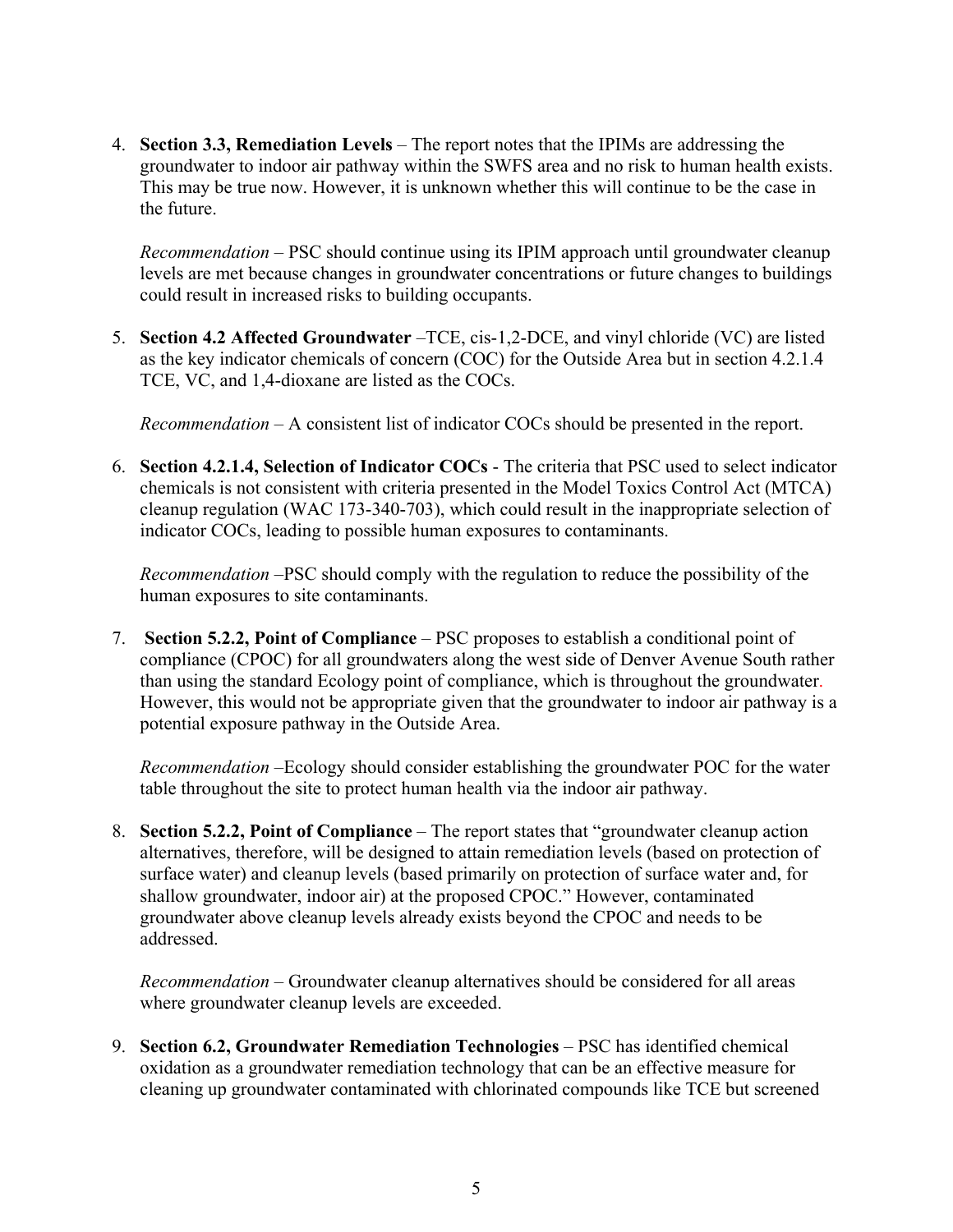out this technology for limited and unsupported reasons (e.g., chemical oxidization was not cost effective but providing no information to support that claim).

*Recommendation* – PSC should retain chemical oxidation as a potential groundwater remedial action for further evaluation.

10. **Section 6.5 Technology Screening Criteria** - Natural attenuation is one of many remedial options for addressing contaminants in soil and groundwater below the site. However, PSC has set up its technology screening evaluation to select cleanup options that support and build on natural attenuation only, although natural attenuation might not be the best long-term approach for this site.

*Recommendation* – A technology's impact on natural attenuation should not be used during the initial screening of the remedial technologies.

11. **Section 6.6, Technology Screening and Review of Retained Technologies** – The expected life of the barrier wall is not provided in the SWFS report. However, at some point in the future, it will likely begin failing. If soil and groundwater are being cleaned up behind the barrier wall rather than just contained, then contaminants in these media might not pose a health risk in the future when the wall begins to fail. However if soil and groundwater inside the barrier are not cleaned up and the wall begins to fail, contaminants could migrate outside the wall, creating a potential health risk.

*Recommendation* – The expected life of the barrier wall should be a factor that is considered when evaluating remedial alternatives for the site and determining whether remedial measures should be taken in soils and groundwater behind the barrier wall.

12. **Section 6.6, Technology Screening and Review of Retained Technologies -** PSC has identified a number of remedial options but has rejected a number of them because they cannot treat all site contaminants. However, some of these options might be successful in reducing soil and/or groundwater contaminant levels if combined with other alternatives.

*Recommendation* – DOH recommends that treatment options that can be grouped with other treatment options to reduce or eliminate site contaminants be retained and further evaluated.

13. **Section 8.1, HCIM Remedial Alternatives** – Understanding whether the levels of contaminants in soil gas and groundwater behind the barrier wall are changing is important when conducting long-term monitoring during remediation. However, PSC has not included either soil gas or groundwater monitoring within the HCIM Area in either of the alternatives it evaluated.

*Recommendation* – Soil gas probes and groundwater monitoring wells should be monitored inside the barrier wall as part of the remedy for the HCIM Area.

14. **Section 8.3.2 Preferred HCIM Remedial Alternatives** –The draft SWFS report indicates that the permeability of the barrier wall is approximately  $10^{-8}$  cm/sec and as a result acts as a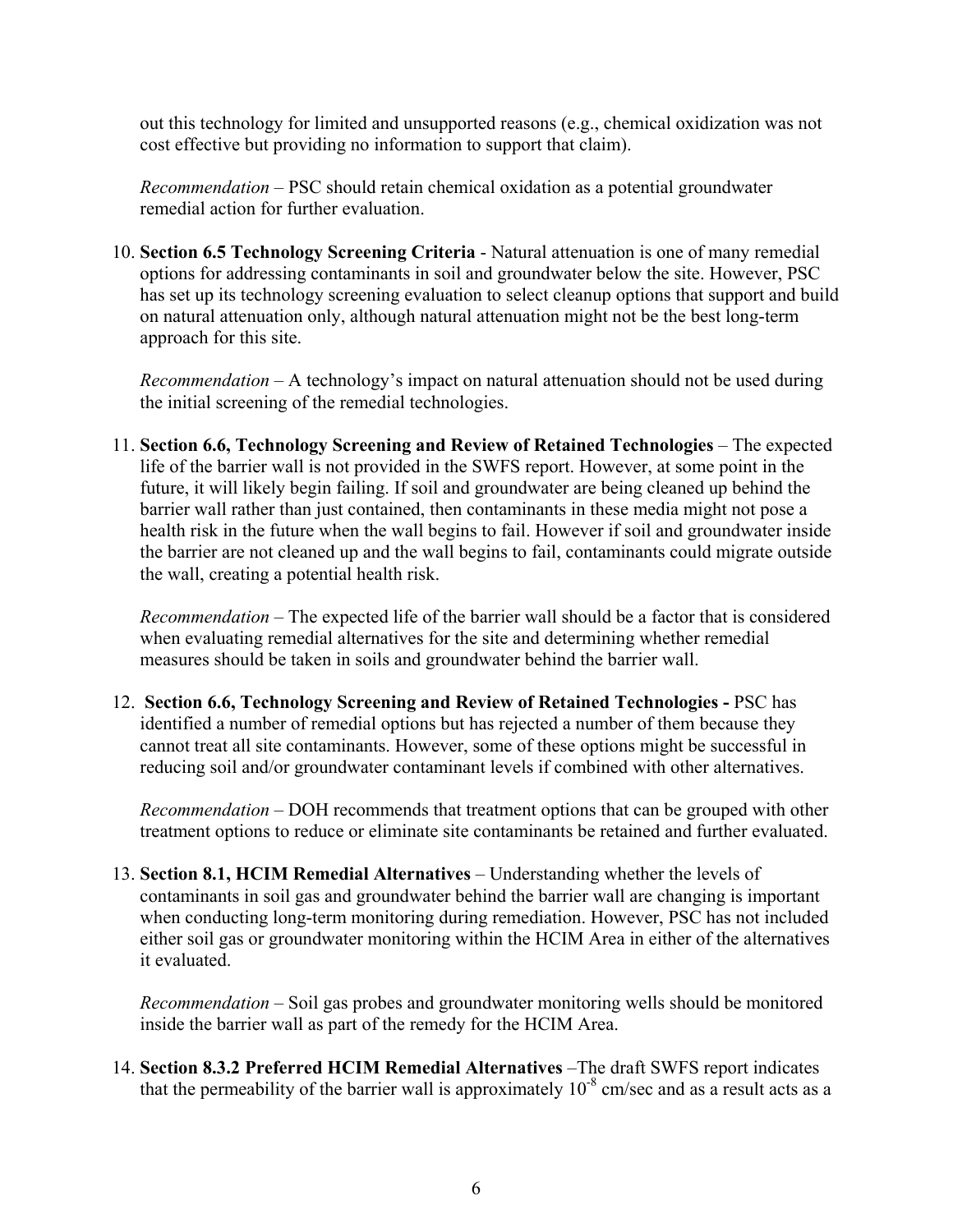hydraulic containment system for groundwater and soil vapors. PSC conducts groundwater monitoring inside and outside of the barrier wall to demonstrate the ability of the barrier wall to contain contaminated groundwater. However, PSC provides no evidence to demonstrate that the barrier wall is containing soil vapors other than noting in Section 4.6.1 that the barrier wall is made up of material that is unlikely to crack (i.e., cement and highly plastic clay), even being resistant to desiccation cracks like those typical of concrete. This information, however, contradicts photographs of the barrier wall taken by PSC during the barrier wall installation, which show evidence of significant desiccation cracking near the surface of the barrier wall. This suggests that the barrier wall could be a potential preferential pathway for soil gas to migrate from the inside to the outside of the barrier wall in the vadose zone where it could affect indoor air quality in nearby structures and/or soil gas contaminant levels along nearby utility corridors. The contaminants levels in groundwater outside of the barrier wall might also be affected if the soil gas levels are high enough.

*Recommendation* –PSC should install and monitor some soil gas probes in the vadose zone, inside and outside of the barrier wall to determine whether soil gas is moving beyond the barrier wall posing a potential health risk to the nearby community.

15. **Section 9.0, Development and Evaluation of Remedial Alternatives: Outside Area** – PSC notes that contaminated soils outside the barrier wall, on non-PSC property, are not considered significant for the SWFS because they are of the limited volume and capped with pavement. Workers at these locations, however, could potentially be exposed to this contaminated soil if the pavement is removed.

*Recommendation* –Contaminated soils outside the barrier wall if left in place below pavement should be addressed, using, at a minimum, institutional controls to prevent possible exposure.

16. **Section 9.1, Outside Area Remedial Alternatives** – PSC suggests that the remedial alternative for addressing the vapor intrusion pathway in the Outside Area continue to be the IPIM. However, there are no specifics provided in the SWFS report to indicate whether PSC only intends to maintain and monitor the existing soil vapor vacuum systems installed at some of the buildings or continue following all the steps laid out in its IPIM approach in addition to maintaining and monitoring existing systems.

*Recommendation* –PSC should continue to implement all the steps included in its IPIM approach (e.g., continue groundwater monitoring, comparison of contaminant levels with screening values). The recommendation made by DOH regarding the IPIM approach in its August 9, 2005, health consultation report should be incorporated, as appropriate, in the IPIM approach.

17. **Section 9.1, Outside Area Remedial Alternatives** – Monitored natural attenuation (MNA) or MNA with enhanced anaerobic bioremediation of hotspots immediately downgradient of the HCIM Area the two alternatives selected by PSC for Outside Area. No alternatives other than natural attenuation and maintaining the IPIMs are proposed downgradient of the proposed CPOC.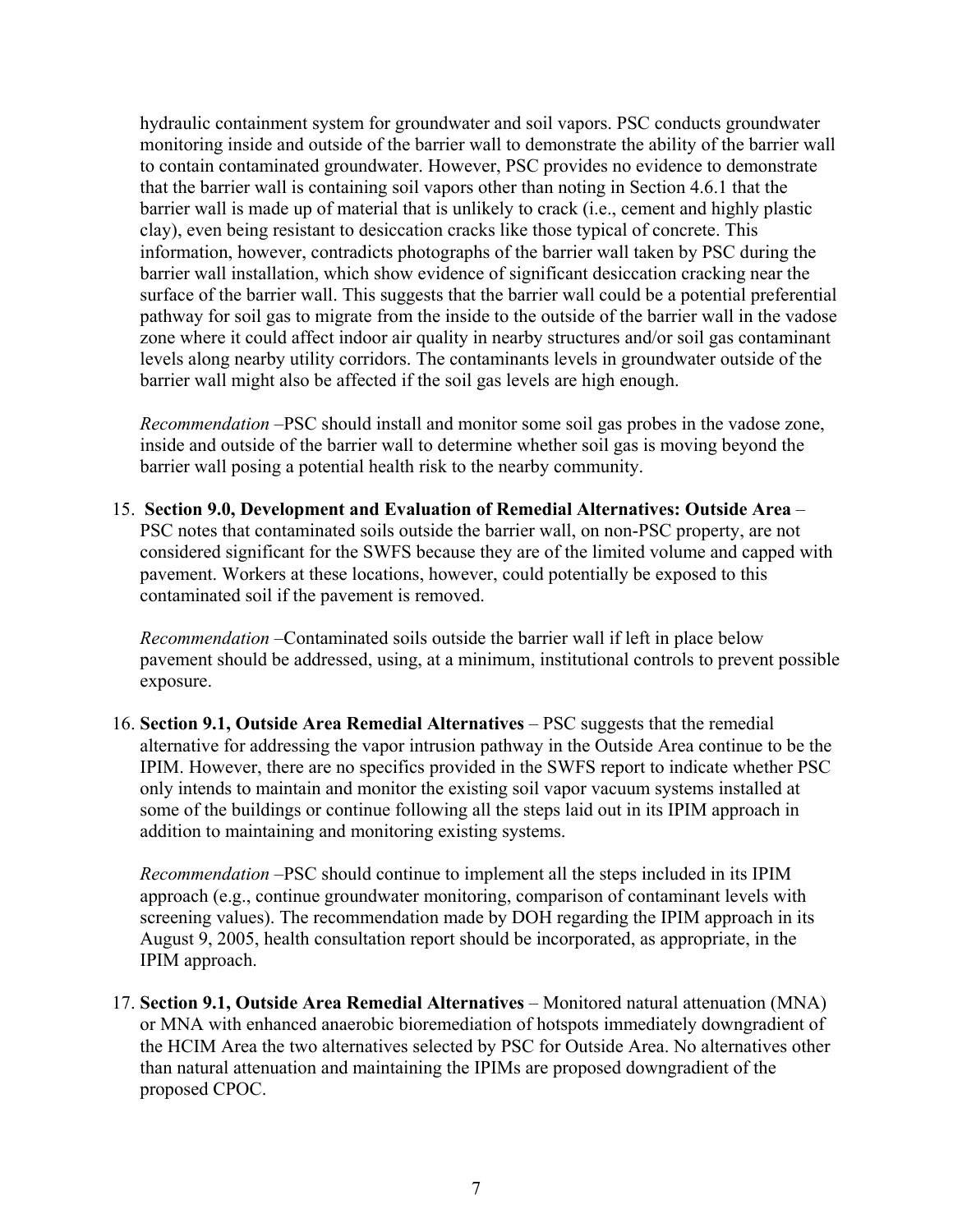*Recommendation* – Alternatives, other than MNA, should be evaluated for the area between the CPOC and 4<sup>th</sup> Avenue South to see if cleanup levels can be achieved in this area in a shorter time frame, thereby reducing the length of time the groundwater poses a potential indoor air health risk to the community.

18. **Section 9.1.1, Alternative OA-1: Monitored Natural Attenuation** – PSC reports that groundwater monitoring would be conducted at the CPOC and downgradient of its proposed CPOC as part of this alternative. It should be noted, however, that the wells selected for the monitoring downgradient of the CPOC (see Figure 9-2) would not allow for a determination of the lateral extent of the plume.

*Recommendation* – Additional monitoring wells should be added to this proposed monitoring well network so the lateral extent of contaminants at the water table can be established.

19. **Section 9.1.1, Alternative OA-1: Monitored Natural Attenuation** – PSC proposes conducting long-term groundwater monitoring for 30 years. However, groundwater cleanup protective of surface water, which exceeds the level for protection of indoor air, is not expected to be achieved for 50 to 60 years at the CPOC.

*Recommendation* – Groundwater monitoring should be conducted until cleanup levels protective of human health (surface water and indoor air) are achieved throughout the site.

20. **Section 9.1.1, Alternative OA-1: Monitored Natural Attenuation** (MNA) – PSC notes that one of the institutional or administrative controls needed for the proposed MNA remedial alternative is limiting withdrawal and use of groundwater. PSC plans to use an existing City of Seattle bylaw to prevent groundwater withdrawal and use, which is not unreasonable. However, PSC does not indicate that they will be contacting the City of Seattle regarding this administrative control, which could pose a health problem, in the future, if the City of Seattle decides to change this bylaw and allow the groundwater to be withdrawn and used.

*Recommendation* – The City of Seattle should be notified about the above proposed administrative control to prevent any possible future exposures.

21. **Section 9.1.1, Alternative OA-1: Monitored Natural Attenuation** (MNA) - PSC proposes no institutional or administrative controls to ensure that building owners/occupants underlain by the plume understand that changes to their building could result in groundwater contaminants migrating into indoor air.

*Recommendation* – PSC should include ongoing community education regarding the groundwater to indoor air pathway and potential indoor air health risks that could result if modifications to buildings occur. In addition, an Ecology contact name should be provided to the community so they know who to contact if they intend to make modification to the buildings that could increase their potential exposure to groundwater contaminants via indoor air.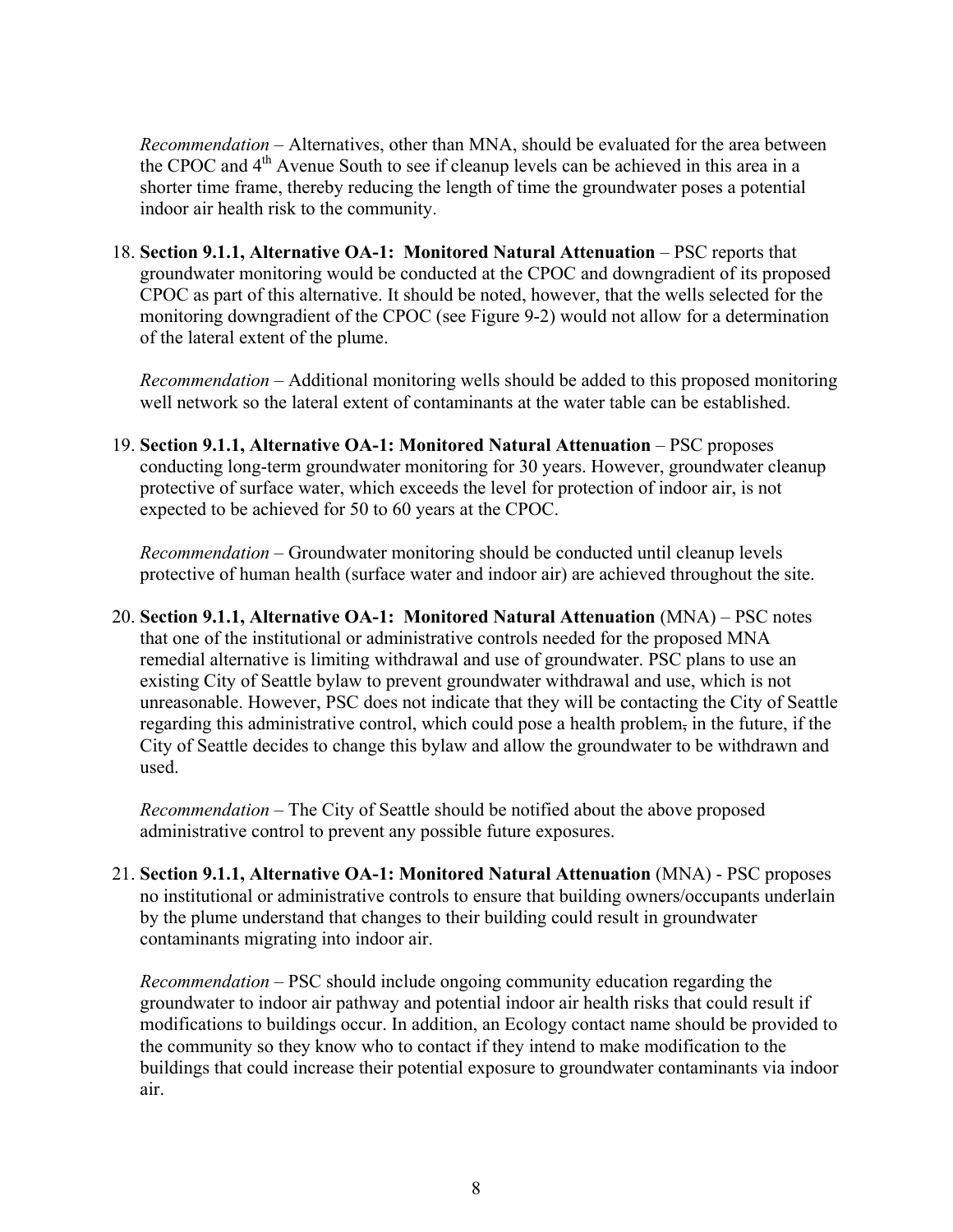22. **Section 9.2.5, Management of Short-Term Risks** – PSC notes, for the first time, in this section that enhanced anaerobic biodegradation could create methane in the subsurface, possibly causing fire hazards. It is unclear how much of threat this actually poses because no additional information is provided.

*Recommendation* – If methane generation is a real risk associated with enhanced anaerobic biodegradation (e.g. fire, explosion), additional information should be provided in the report addressing this issue. Measures to reduce those risks, if they exist, should also be mentioned.

#### *Children's Health Concerns*

Children could potentially be exposed to groundwater contaminants associated with the PSC site via the indoor air pathway. Children can be uniquely vulnerable to the hazardous effects of environmental contaminants. When compared to adults, pound for pound of body weight, children breathe more air. These facts lead to an increased exposure to contaminants. Additionally, the fetus is highly sensitive to many chemicals, particularly with respect to potential impacts on childhood development. For these reasons, DOH considers the specific impacts that contaminated media and cleanup alternatives might have on children, as well as other sensitive populations.

# **Conclusions**

The PSC draft SWFS report provides a summary of the remedial alternatives evaluation and a preferred remedy for cleanup of contaminated soil and groundwater associated with a portion of the PSC site. During its review, DOH identified issues and concerns that need to be addressed to ensure that remedies protective of human health are evaluated and implemented at the PSC facility and the portion of the Georgetown community underlain by contaminated groundwater.

# **Recommendations**

Recommendations regarding the SWFS for the PSC site are summarized in the discussion section above.

# **Public Health Action Plan**

- 1. DOH is available to review future versions of the SWFS report.
- 2. DOH will post this health consultation report on its web site to make it available to the general public.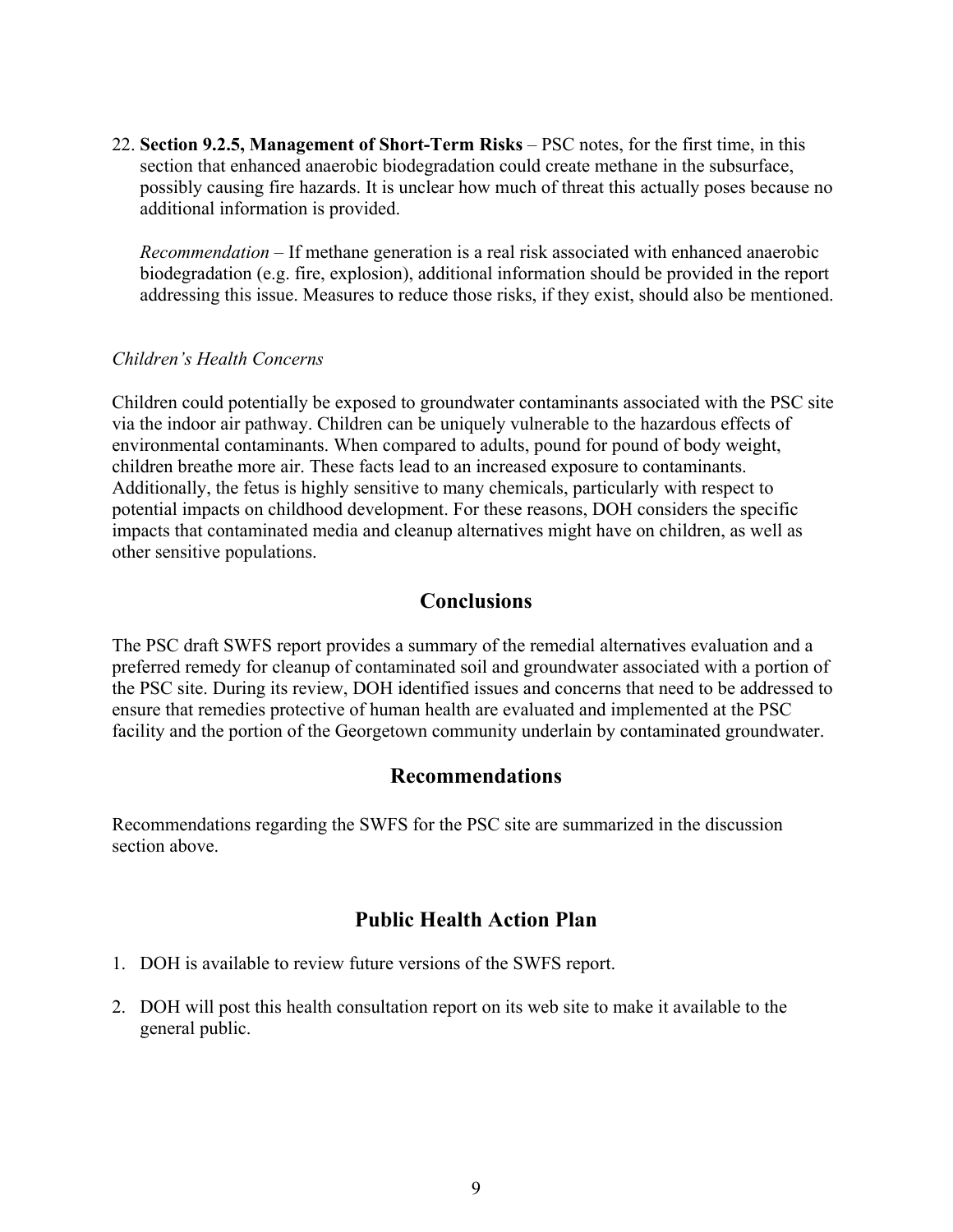# **Preparer of Report**

Barbara Trejo Washington State Department of Health Office of Environmental Health Assessments Site Assessment Section

#### **Designated Reviewer**

Wayne Clifford, Manager Site Assessment Section Office of Environmental Health Assessments Washington State Department of Health

# **ATSDR Technical Project Officer**

Alan Parham Division of Health Assessment and Consultation Agency for Toxic Substances and Disease Registry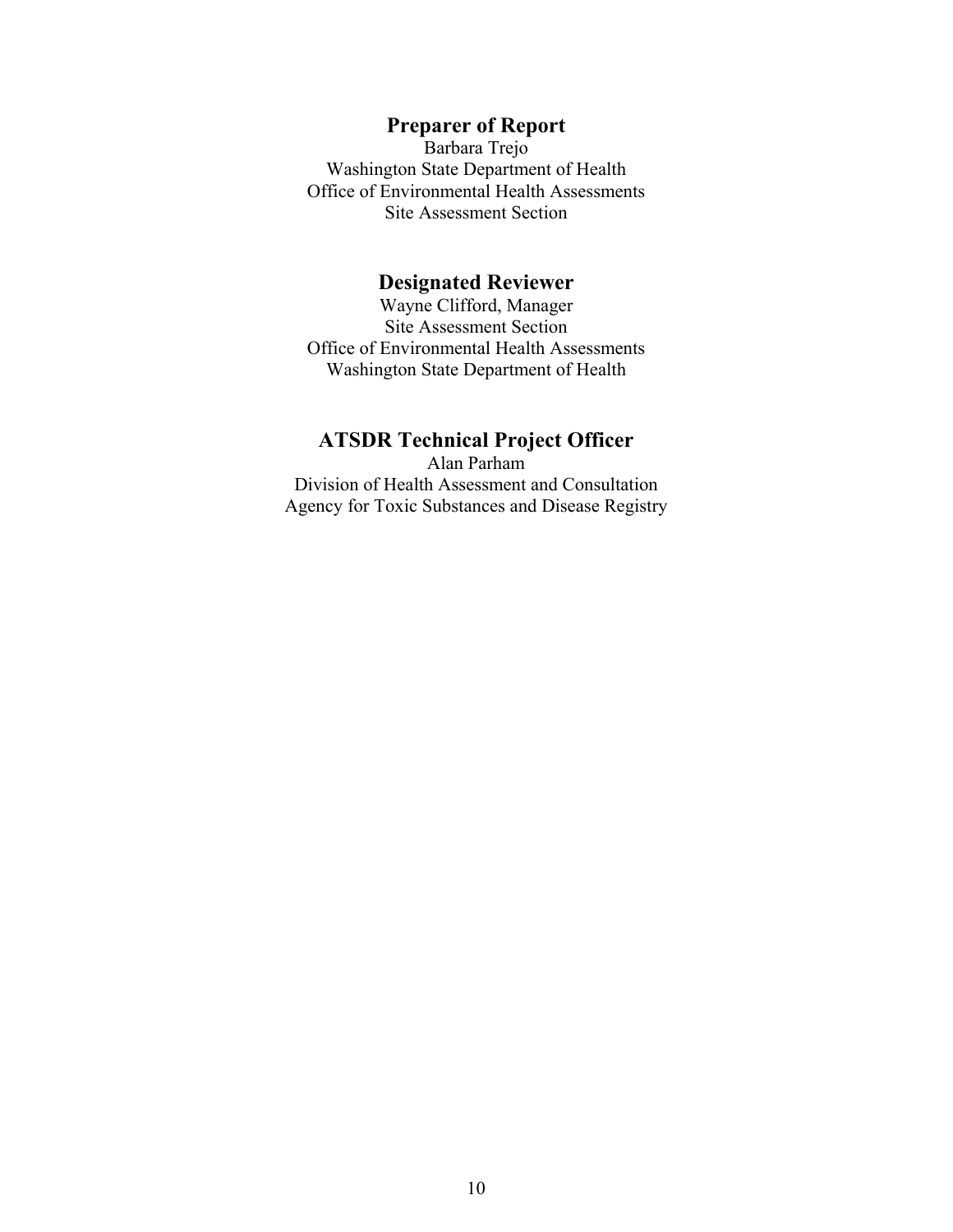# **References**

- 1 Geomatrix Consultants, Inc. Draft site wide feasibility study report. Seattle, Washington: Geomatrix Consultants, Inc. September 2005.
- 2 Philip Services Corporation. Final comprehensive remedial investigation report. Renton, Washington: Philip Services Corporation. November 14, 2003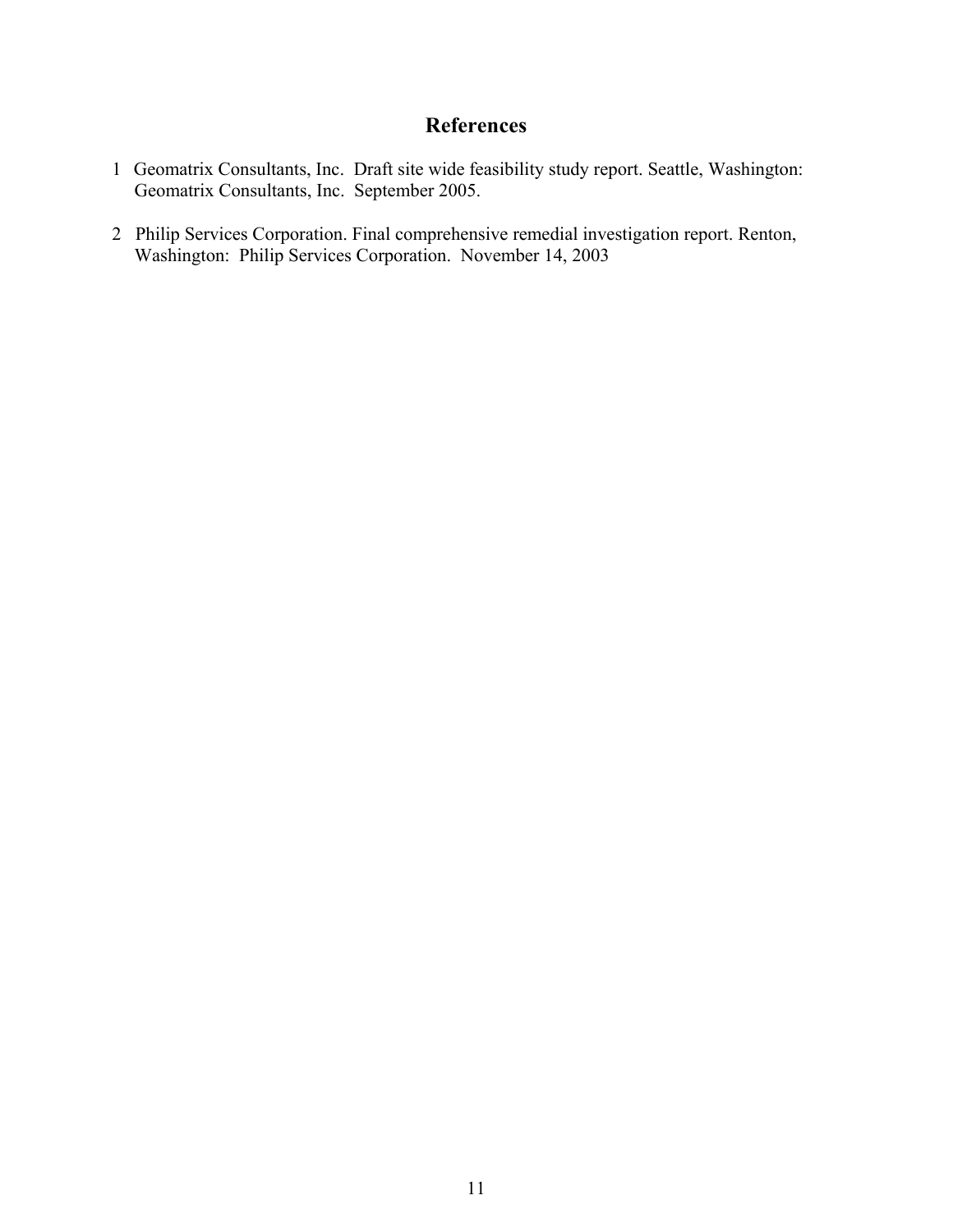# **Appendix A**

October 20, 2005 Letter

Draft Site Wide Feasibility Study Report Philip Services Corporation – Georgetown Facility Seattle, King County, Washington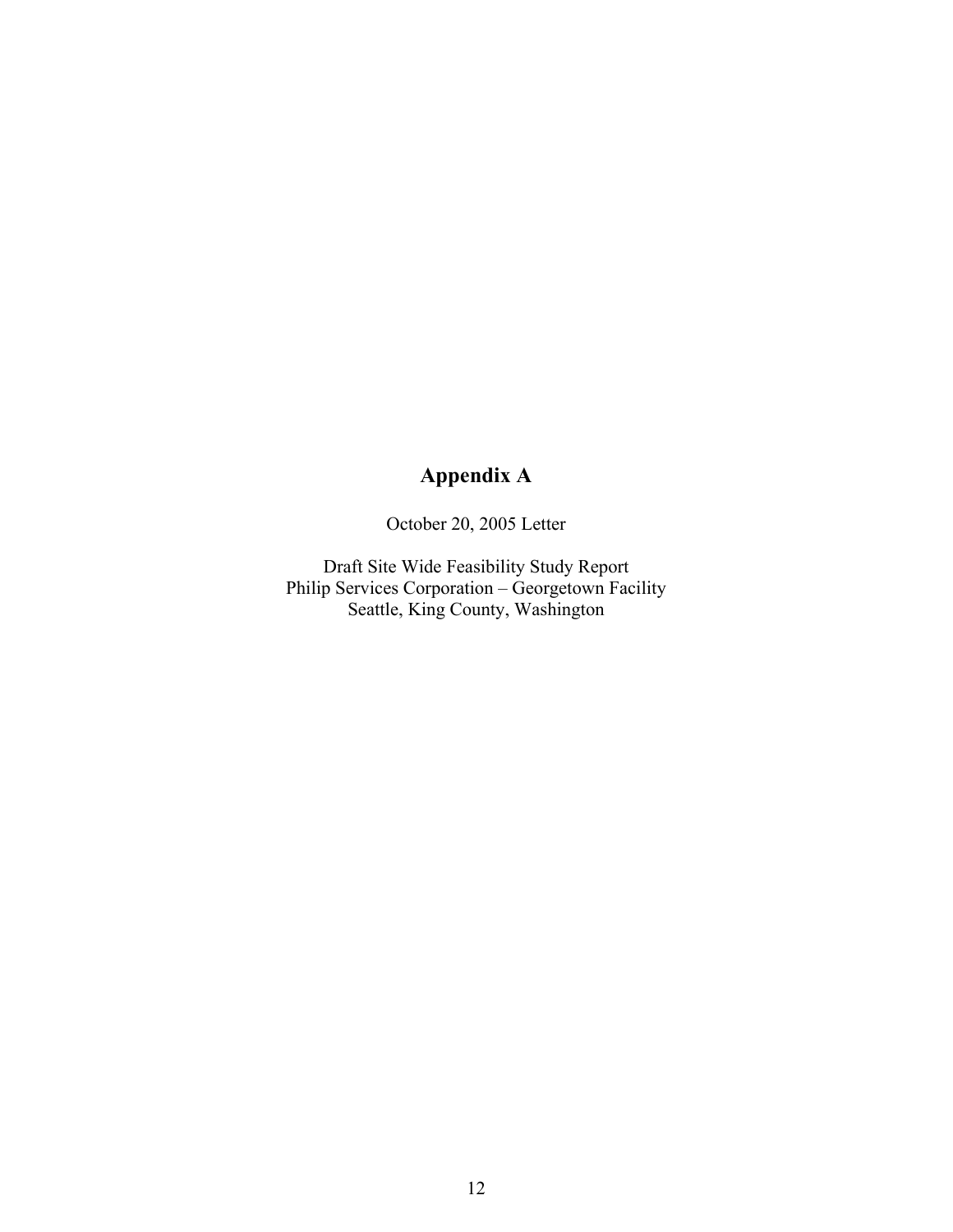October 20, 2005

Mr. Ed Jones Washington State Department of Ecology  $3190 - 160^{\text{th}}$  Avenue SE Bellevue, Washington 98008-5452

Dear Ed:

RE: Draft Site Wide Feasibility Study Report Philip Services Corporation – Georgetown Facility Seattle, King County, Washington

This letter summarizes the Washington Department of Health (DOH) comments and recommendations regarding the September 2005, Philip Services Corporation (PSC) *Draft Site Wide Feasibility Study Report (SWFS), PSC Georgetown*. DOH appreciates the opportunity to review and comment on this draft document.

The SWFS study focuses on two areas of the PSC site: the hydraulic control interim measure (HCIM) Area and the Outside Area. The HCIM Area includes the PSC property and portions of some adjacent properties that are enclosed by the subsurface barrier wall that was installed in January 2004. The Outside Area includes the area outside of the barrier wall extending to  $4<sup>th</sup>$ Avenue South where PSC contaminants have been identified in groundwater. Some contaminated soils that appear to potentially be associated with the PSC facility also exist in the Outside Area. However, it appears that most of those soils do not extend far beyond the barrier wall.

DOH's objective while reviewing the draft SWFS report was to determine whether human health issues were adequately addressed during SWFS and whether PSC's preferred remedies for addressing the site contamination are protective of human health. The SWFS report contains information about biodegradation rates and fate and transport modeling results, which DOH understands were developed with Ecology input, and used when evaluating remedial alternatives for the Outside Area. DOH read through these sections for background information but is relying on Ecology to indicate whether there are issues or concerns with the modeling or development of biodegradation rates.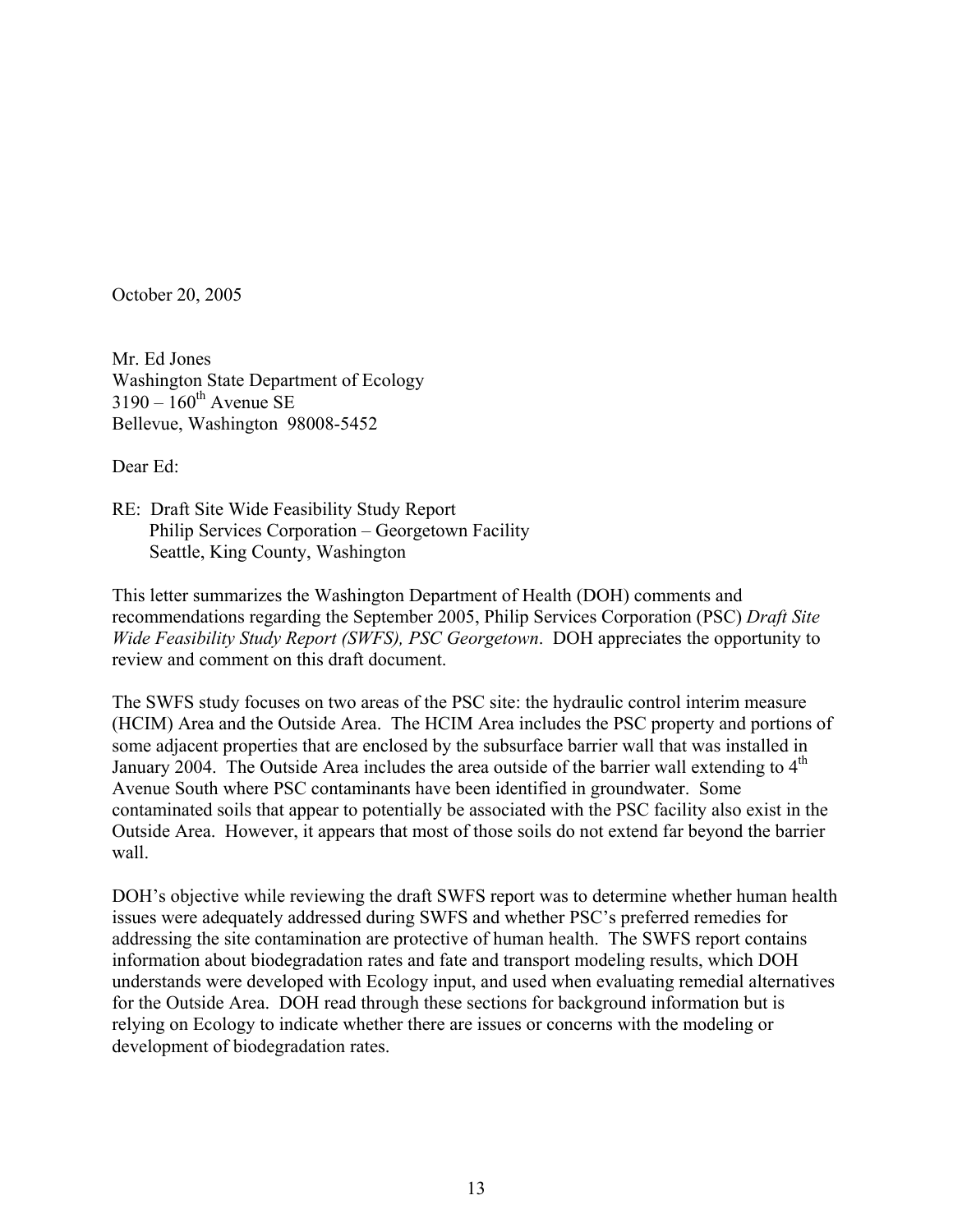PSC proposes passive hydraulic containment as the final remedy for the HCIM Area. The main elements of this approach consists of maintaining the existing low permeability subsurface barrier wall to contain contaminated groundwater, completion of site capping to prevent direct contact with soils/dust and limit infiltration of rain water, limiting vapor intrusion into future structures, and institutional controls.Currently, it appears that only a small amount of contaminated groundwater is migrating across the barrier wall. PSC proposes to continue using the existing groundwater recovery system, which produces an inward hydraulic gradient, to minimize the loss of contaminants through the barrier wall until such time that it can demonstrate that pumping is no longer necessary to contain contaminated groundwater. PSC also proposes to continue groundwater monitoring outside of the wall to confirm that the barrier continues to contain the contaminated groundwater. These all seems like reasonable measure that will help reduce or eliminate potential human exposure to soil and groundwater contaminants associated with the HCIM Area.

PSC claims that the barrier wall is also effectively containing contaminated soil gas. However, there is no data to support this claim. DOH considers soil gas migrating through the barrier wall as a potential exposure pathway if the soil gas migrates some distance beyond the barrier wall. Further discussion and recommendations regarding this soil gas issue are included in the comments below.

DOH has a number of concerns regarding PSC's remedial alternatives evaluation and preferred remedy for the Outside Area. PSC did not conduct a detailed evaluation of remedial alternatives for soils outside the wall and only considered natural attenuation or remedies that supported natural attenuation during its detailed remedial alternatives evaluation. Natural attenuation is one of many options for addressing contaminated groundwater at the site and should not preclude evaluation of other viable options. In addition, the groundwater conditional point of compliance (CPOC) selected by PSC does not appear protective for the groundwater to indoor air pathway. Further discussion and recommendations regarding these issues are included below.

#### *General Comment/Recommendation*

The SWFS was limited to evaluating remedial alternatives for the contamination found on the PSC property and the area extending from the PSC property to 4<sup>th</sup> Avenue South where PSC contaminants have been identified. Contaminated groundwater associated with the PSC facility is also found between 4<sup>th</sup> Avenue South and the Duwamish River but this area was not addressed by PSC in the SWFS because it appears that other facilities might be contributing contaminants to groundwater in this area, creating a co-mingled plume.

The co-mingled plume, which does not appear to be well characterized, contains the highest trichloroethylene (TCE) and cis-1,2-dichloroethene (cis-1,2-DCE) levels found at the water table downgradient of the PSC facility (see Figures 4-3 and Figures 4-6) and these levels exceed groundwater cleanup levels that are intended to be protective of indoor air (see Table 3-2). Levels of vinyl chloride also are found in groundwater between 4<sup>th</sup> Avenue South and the Duwamish River that exceed cleanup levels (see Figure 4-9 and Table 3-2). No information is provided about other chemicals. However, it is possible that other chemicals could also be posing a possible health risk in the co-mingled plume area. No information is provided in the SWFS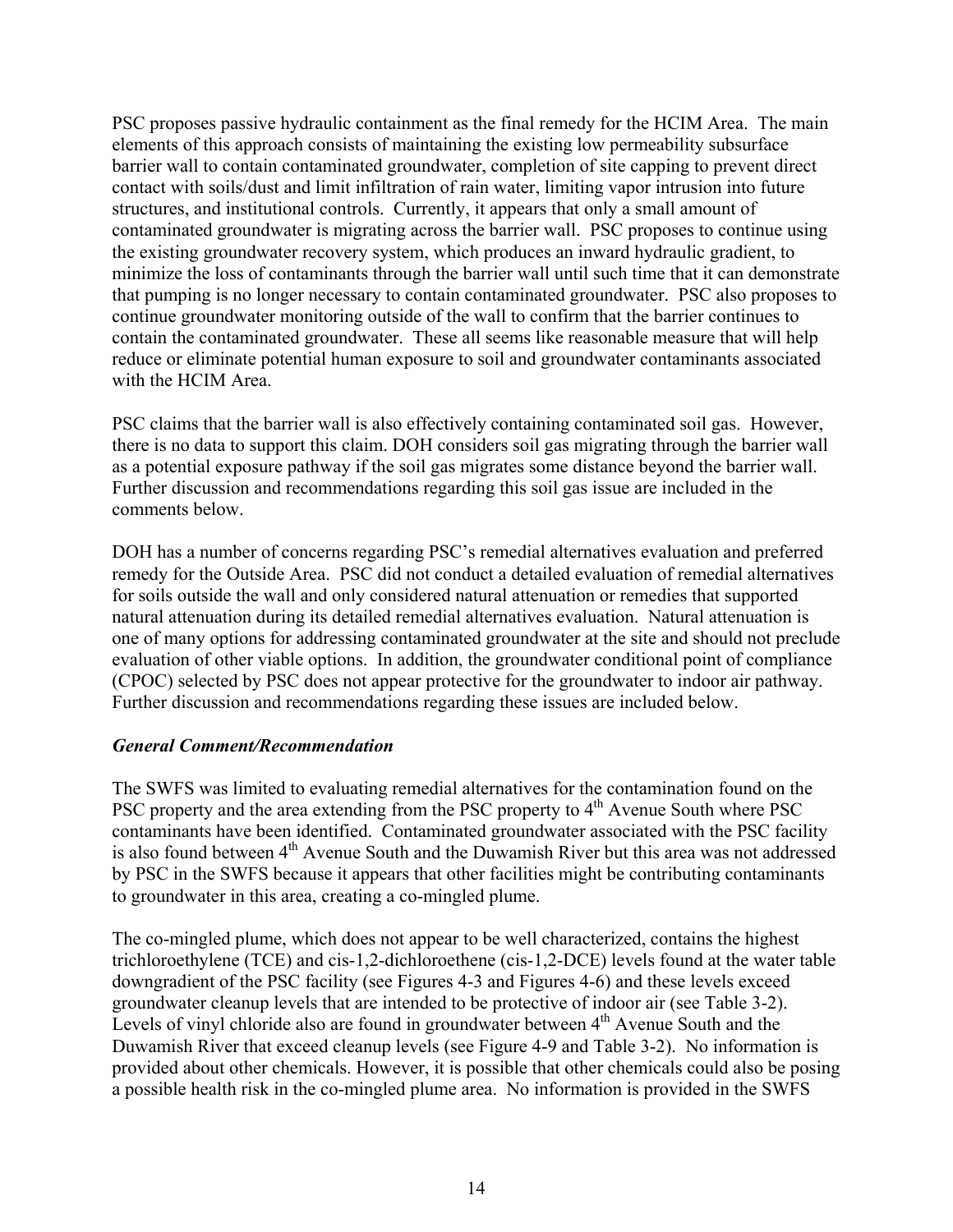report to indicate if additional characterization is planned, when the feasibility study (FS) for the co-mingled plume area will be conducted, or whether the area poses any short-term health risks to nearby community.

*Recommendation* –Information should be added to the report indicating whether any interim measures (e.g., further plume characterization, indoor air sampling to evaluate potential health risks) will be conducted in the co-mingled plume area. The timeframe for conducting a FS for the co-mingled plume area should also be added to the report.

#### *Specific Comments/Recommendations*

1. **Section 3.2, Groundwater Cleanup Levels** – The SWFS report indicates that the final RI groundwater cleanup levels protective of the surface water pathway (i.e., Duwamish River) were calculated based on an Asian Pacific Island (API) exposure scenario for the consumption of fish. Tribal fishing also occurs along the Duwamish River. However, there is no mention of this fact or mention of tribal consumption rates.

*Recommendation* – Some discussion about tribal consumption rates and whether the groundwater to surface water cleanup levels will be protective of tribal members that consume fish from the Duwamish River should be added to the report. If API consumption rates are not protective of tribes then cleanup levels should be recalculated.

2. **Section 3.2.1, HCIM Area Groundwater Cleanup Levels** – This section of the report claims that the groundwater to surface water pathway is not complete since the HCIM area is contained. However, PSC does not appear to take into account that a plume of contaminated groundwater exists beyond the barrier wall that poses a potential threat to surface water.

*Recommendation* - The FS report should be revised to accurately reflect that the condition of the groundwater to surface water pathway.

3. **Section 3.2.2, Outside Area Groundwater Cleanup Levels** - PSC states that "As long as the inhalation pathway is being addressed by IPIMs, the only remaining pathway to address is the groundwater to surface water pathway." DOH understood that IPIMs were intended as interim measures until groundwater cleanup levels are achieved, not a final remedy for addressing groundwater contamination.

*Recommendation* – PSC should consider remedial alternatives other than existing IPIMs to address contaminated groundwater that poses an indoor air health risk in the Outside Area. IPIMs should be installed where necessary until groundwater cleanup levels protective of indoor air have been achieved.

4. **Section 3.3, Remediation Levels** – The report notes that the IPIMs are addressing the groundwater to indoor air pathway within the SWFS area and no risk to human health exists. This may be true now. However, it is unknown whether this will continue to be the case in the future.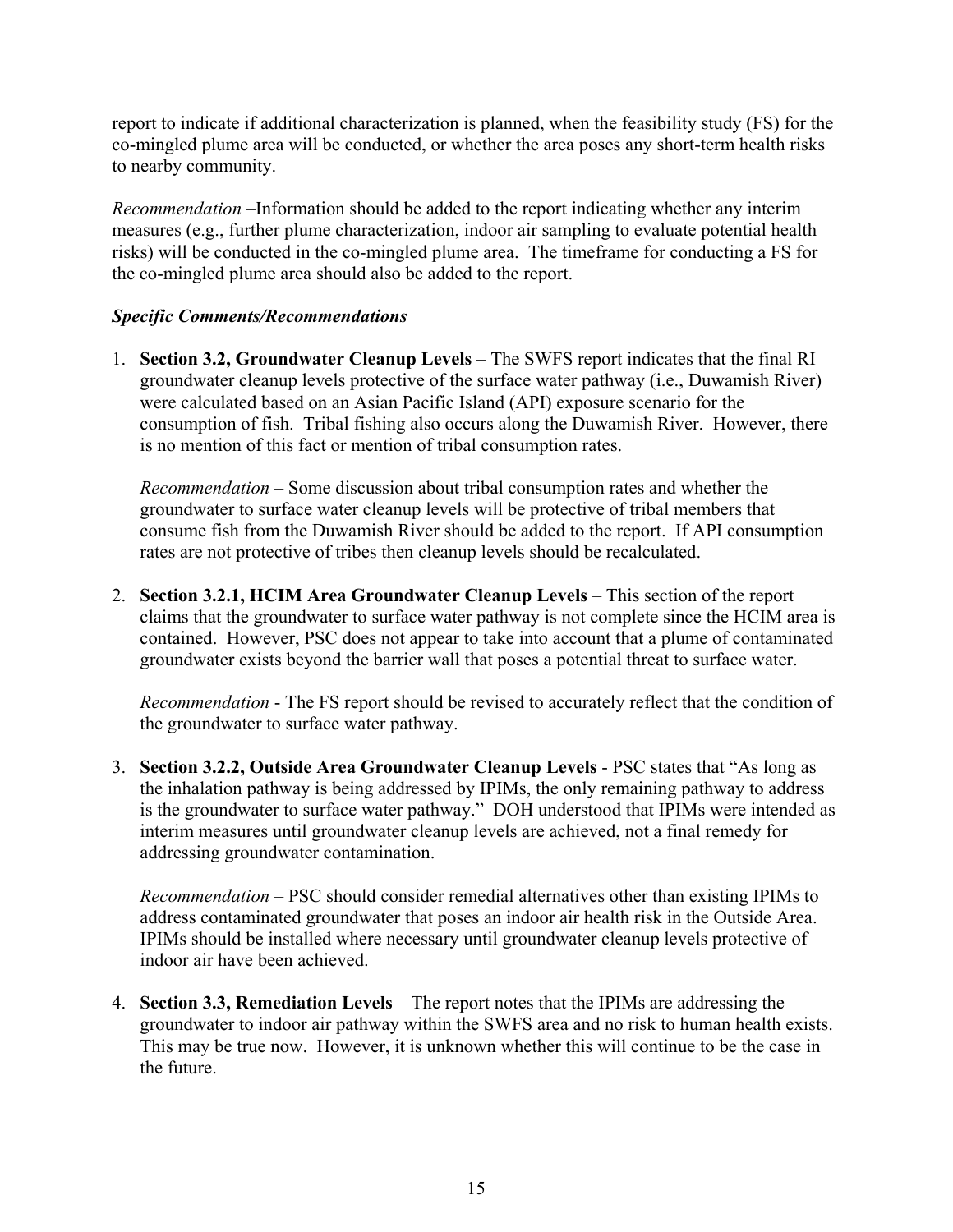*Recommendation* – PSC should continue using its IPIM approach until groundwater cleanup levels are met because changes in groundwater concentrations or future changes to buildings could result in increased risks to building occupants.

5. **Section 4.2 Affected Groundwater** –TCE, cis-1,2-DCE, and vinyl chloride (VC) are listed as the key indicator chemicals of concern (COC) for the Outside Area but in section 4.2.1.4 TCE, VC, and 1,4-dioxane are listed as the COCs.

*Recommendation* – A consistent list of indicator COCs should be presented in the report.

6. **Section 4.2.1.4, Selection of Indicator COCs** - The criteria that PSC used to select indicator chemicals is not consistent with criteria presented in the Model Toxics Control Act (MTCA) cleanup regulation (WAC 173-340-703), which could result in the inappropriate selection of indicator COCs, leading to possible human exposures to contaminants.

*Recommendation* –PSC should comply with the regulation to reduce the possibility of the human exposures to site contaminants.

7. **Section 5.2.2, Point of Compliance** – PSC proposes to establish a conditional point of compliance (CPOC) for all groundwaters along the west side of Denver Avenue South rather than throughout the groundwater, which is the standard Ecology point of compliance (POC). However, this would not be appropriate given that the groundwater to indoor air pathway is a potential exposure pathway in the Outside Area.

*Recommendation* –Ecology should consider establishing the groundwater POC for the water table throughout the site to protect human health via the indoor air pathway.

8. **Section 5.2.2, Point of Compliance** – The report states that "groundwater cleanup action alternatives, therefore, will be designed to attain remediation levels (based on protection of surface water) and cleanup levels (based primarily on protection of surface water and, for shallow groundwater, indoor air) at the proposed CPOC." However, contaminated groundwater above cleanup levels already exists beyond the CPOC.

*Recommendation* – Groundwater cleanup alternatives should be considered for all areas where groundwater cleanup levels are exceeded.

9. **Section 6.2, Groundwater Remediation Technologies** – PSC has identified chemical oxidation as a groundwater remediation technology that can be an effective measure for cleaning up groundwater contaminated with chlorinated compounds like TCE but screened out this technology for limited and unsupported reasons (e.g., chemical oxidization was not cost effective but providing no information to support that claim).

*Recommendation* – PSC should retain chemical oxidation as a potential groundwater remedial action for further evaluation.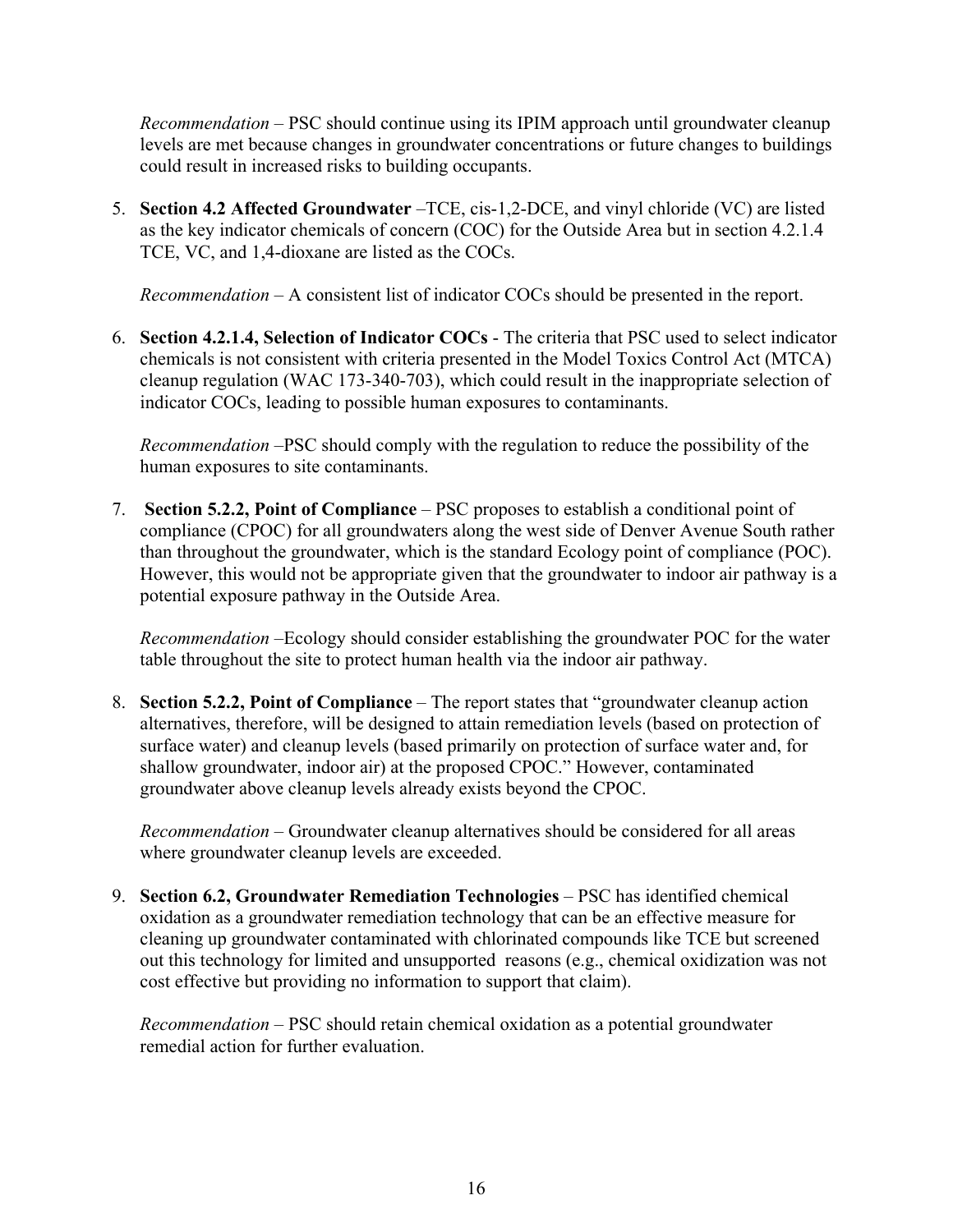10. **Section 6.5 Technology Screening Criteria** - Natural attenuation is one of many remedial options for addressing contaminants in soil and groundwater below the site. However, PSC has set up its technology screening evaluation to select cleanup options that support and build on natural attenuation only, although natural attenuation might not be the best long-term approach for this site.

*Recommendation* – A technology's impact on natural attenuation should not be used during the initial screening of the remedial technologies.

11. **Section 6.6, Technology Screening and Review of Retained Technologies** – The expected life of the barrier wall is not provided in the SWFS report. However, at some point in the future, it will likely begin failing. If soil and groundwater are being cleaned up behind the barrier wall rather than just contained then these media might not pose a health risk in the future when the wall begins to fail.

*Recommendation* – The expected life of the barrier wall should be a factor that is considered when evaluating remedial alternatives for the site and determining whether remedial measures should be taken in soils and groundwater behind the barrier wall.

12. **Section 6.6, Technology Screening and Review of Retained Technologies -** PSC has identified a number of remedial options but has rejected a number of them because they cannot treat all site contaminants. However, some of these options might be successful in reducing soil and/or groundwater contaminant levels if combined with other alternatives.

*Recommendation* – DOH recommends that treatment options that can be grouped with other treatment options to reduce or eliminate site contaminants be retained and further evaluated.

13. **Section 8.1, HCIM Remedial Alternatives** – Understanding whether the levels of contaminants in soil gas and groundwater behind the barrier wall are changing is important when conducting long-term monitoring during remediation. However, PSC has not included either soil gas or groundwater monitoring within the HCIM Area in either of the alternatives it evaluated.

*Recommendation* – Soil gas probes and groundwater monitoring wells should be monitored inside the barrier wall as part of the remedy for the HCIM Area.

14. **Section 8.3.2 Preferred HCIM Remedial Alternatives** –The draft SWFS report indicates that the permeability of the barrier wall is approximately  $10^{-8}$  cm/sec and as a result acts as a hydraulic containment system for groundwater and soil vapors. PSC conducts groundwater monitoring inside and outside of the barrier wall to demonstrate the ability of the barrier wall to contain contaminated groundwater. However, PSC provides no evidence to demonstrate that the barrier wall is containing soil vapors other than noting in Section 4.6.1 that the barrier wall is made up of material that is unlikely to crack (i.e., cement and highly plastic clay) including desiccation cracks like those typical of concrete. This information, however, contradicts photographs of the barrier wall taken by PSC during the barrier wall installation, which show evidence of significant desiccation cracking near the surface of the barrier wall.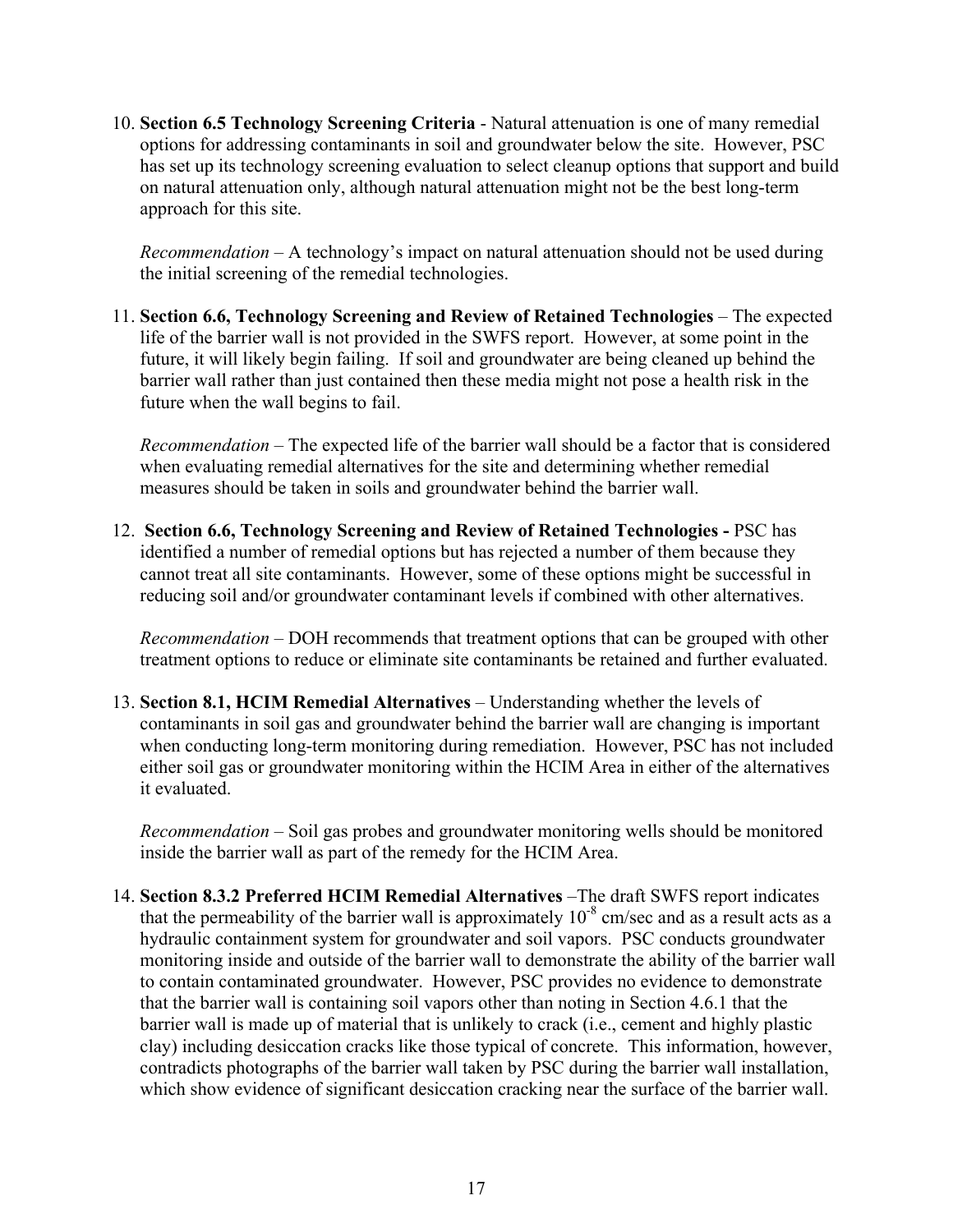This suggests that the barrier wall could be a potential preferential pathway for soil gas to migrate from the inside to the outside of the barrier wall in the vadose where it could affect indoor air quality in nearby structures and/or soil gas contaminant levels along nearby utility corridors. The groundwater table outside of the barrier wall might also be affected if the soil gas levels are high enough.

*Recommendation* –PSC should install and monitor some soil gas probes in the vadose zone, inside and outside of the barrier wall to determine whether soil gas is moving beyond the barrier wall posing a potential health risk to the nearby community.

15. **Section 9.0, Development and Evaluation of Remedial Alternatives: Outside Area** – PSC notes that contaminated soils outside the barrier wall, on non-PSC property, are not considered significant for the SWFS because they are of the limited volume and capped with pavement. Workers at these locations, however, could potentially be exposed to this contaminated soil if the pavement is removed.

*Recommendation* –Contaminated soils outside the barrier wall if left in place below pavement should be addressed, using, at a minimum, institutional controls to prevent possible exposure.

16. **Section 9.1, Outside Area Remedial Alternatives** – PSC suggests that the remedial alternative for addressing the vapor intrusion pathway in the Outside Area continue to be the IPIM. However, there are no specifics provided in the SWFS report to indicate whether PSC only intends to maintain and monitor the existing soil vapor vacuum systems installed at some of the buildings or continue following all the steps laid out in its IPIM approach in addition to maintaining and monitoring existing systems.

*Recommendation* –PSC should continue to implement all the steps included in its IPIM approach (e.g., continue groundwater monitoring, comparison with screening values). The recommendation made by DOH regarding the IPIM approach in its August 9, 2005, health consultation report should be incorporated, as appropriate, in the IPIM approach.

17. **Section 9.1, Outside Area Remedial Alternatives** – Monitored natural attenuation (MNA) or MNA with enhanced anaerobic bioremediation of hotspots immediately downgradient of the HCIM Area the two alternatives selected by PSC for Outside Area. No alternatives other than natural attenuation and maintaining the IPIMs are proposed downgradient of the proposed CPOC.

*Recommendation* – Alternatives, other than MNA, should be evaluated for the area between the CPOC and  $4<sup>th</sup>$  Avenue South to see if cleanup levels can be achieved in this area in a shorter time frame, thereby reducing the length of time the groundwater poses a potential indoor air health risk to the community.

18. **Section 9.1.1, Alternative OA-1: Monitored Natural Attenuation** – PSC reports that groundwater monitoring would be conducted at the CPOC and downgradient of its proposed CPOC as part of this alternative. It should be noted, however, that the wells selected for the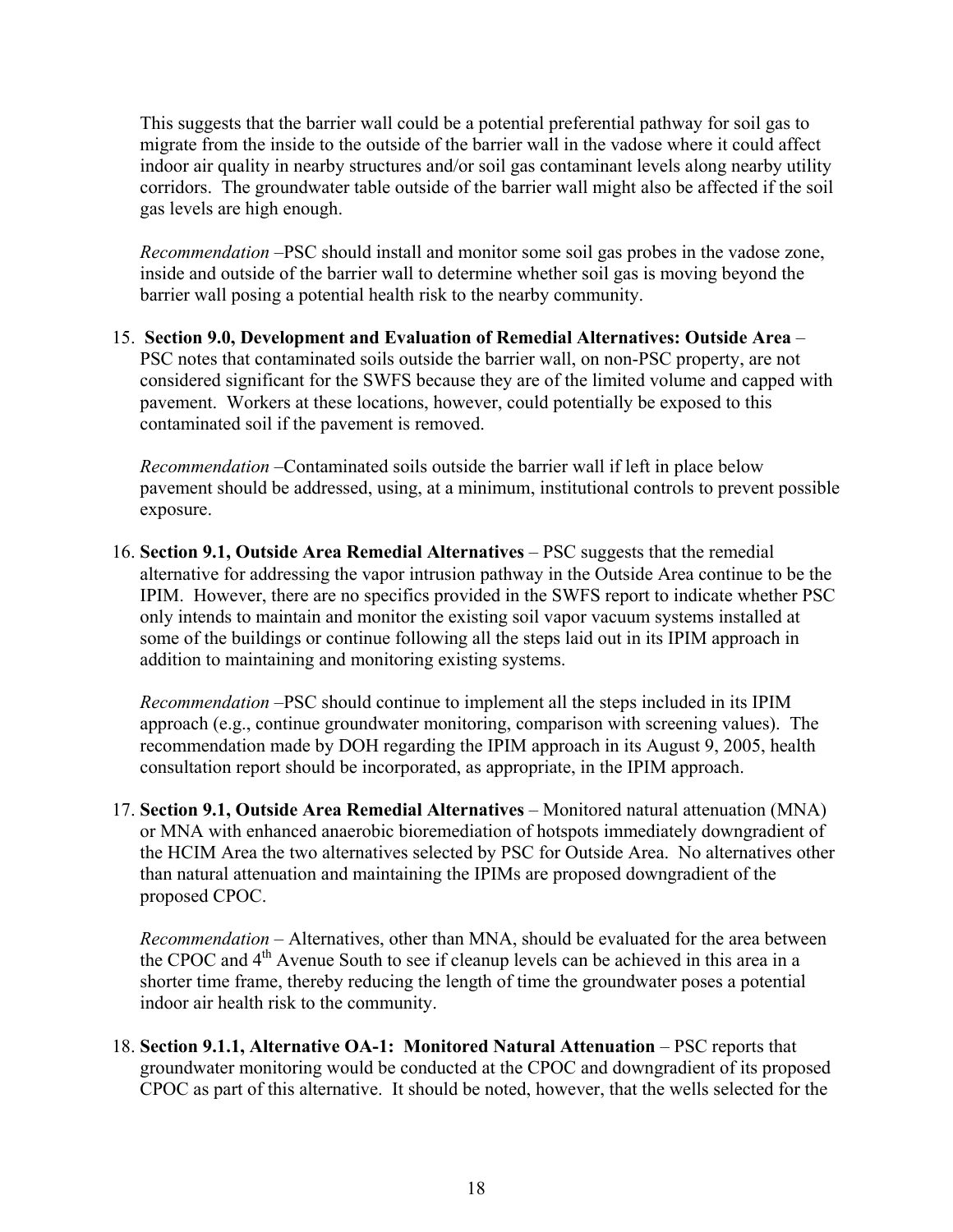monitoring downgradient of the CPOC (see Figure 9-2) would not allow for a determination of the lateral extent of the plume.

*Recommendation* – Additional monitoring wells should be added to this proposed monitoring well network so the lateral extent of contaminants at the water table can be established.

19. **Section 9.1.1, Alternative OA-1: Monitored Natural Attenuation** – PSC proposes conducting long-term groundwater monitoring for 30 years. However, groundwater cleanup protective of surface water, which exceeds the level for protection of indoor air, is not expected to be achieved for 50 to 60 years at the CPOC.

*Recommendation* – Groundwater monitoring should be conducted until cleanup levels protective of human health (surface water and indoor air) are achieved throughout the site.

20. **Section 9.1.1, Alternative OA-1: Monitored Natural Attenuation** (MNA) – PSC notes that one of the institutional or administrative controls needed for the proposed MNA remedial alternative is limiting withdrawal and use of groundwater. PSC plans to use an existing City of Seattle bylaw to prevent groundwater withdrawal and use, which is not unreasonable. However, PSC does not indicate that they will be contacting the City of Seattle regarding this administrative control, which could pose a health problem, in the future, if the City of Seattle decides to change this bylaw and allow the groundwater to be withdrawn and used.

*Recommendation* – The City of Seattle should be notified about the above proposed administrative control to prevent any possible future exposures.

21. **Section 9.1.1, Alternative OA-1: Monitored Natural Attenuation** (MNA) - PSC proposes no institutional or administrative controls to ensure that building owners/occupants underlain by the plume understand that changes to their building could result in groundwater contaminants migrating into indoor air.

*Recommendation* – PSC should include ongoing community education regarding the groundwater to indoor air pathway and potential indoor air health risks that could result if modifications to buildings occur. In addition, an Ecology contact name should be provided to the community so they know who to contact if they intend to make modification to the buildings that could increase their potential exposure to groundwater contaminants via indoor air.

22. **Section 9.2.5, Management of Short-Term Risks** – PSC notes, for the first time, in this section that enhanced anaerobic biodegradation could create methane in the subsurface, possibly causing fire hazards. It is unclear how much of threat this actually poses because no additional information is provided.

*Recommendation* – If methane generation is a real risk then additional information should be provided when evaluating enhanced anaerobic biodegradation. Measures to reduce those risks, if they exist, should also be mentioned.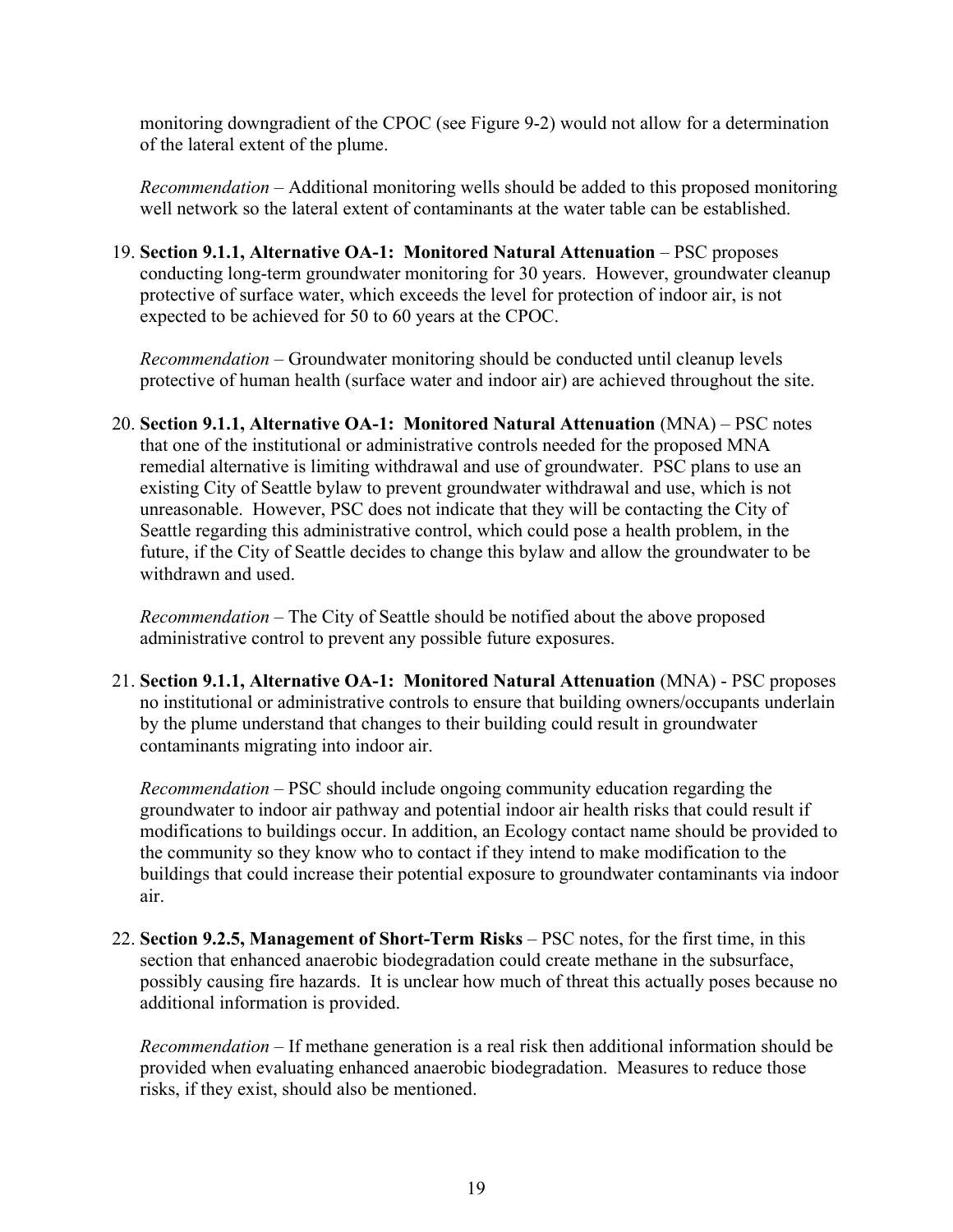If you have any questions or concerns about DOH's comments and recommendations, please feel free to contact me at (360) 236-3373 or by e-mail at barbara.trejo@doh.wa.gov.

Sincerely,

Barbara Trejo Health Assessor/Hydrogeologist Site Assessment Section

Cc: Marcia Bailey, EPA Cathy Hendrickson Pam Bridgen, Environment International